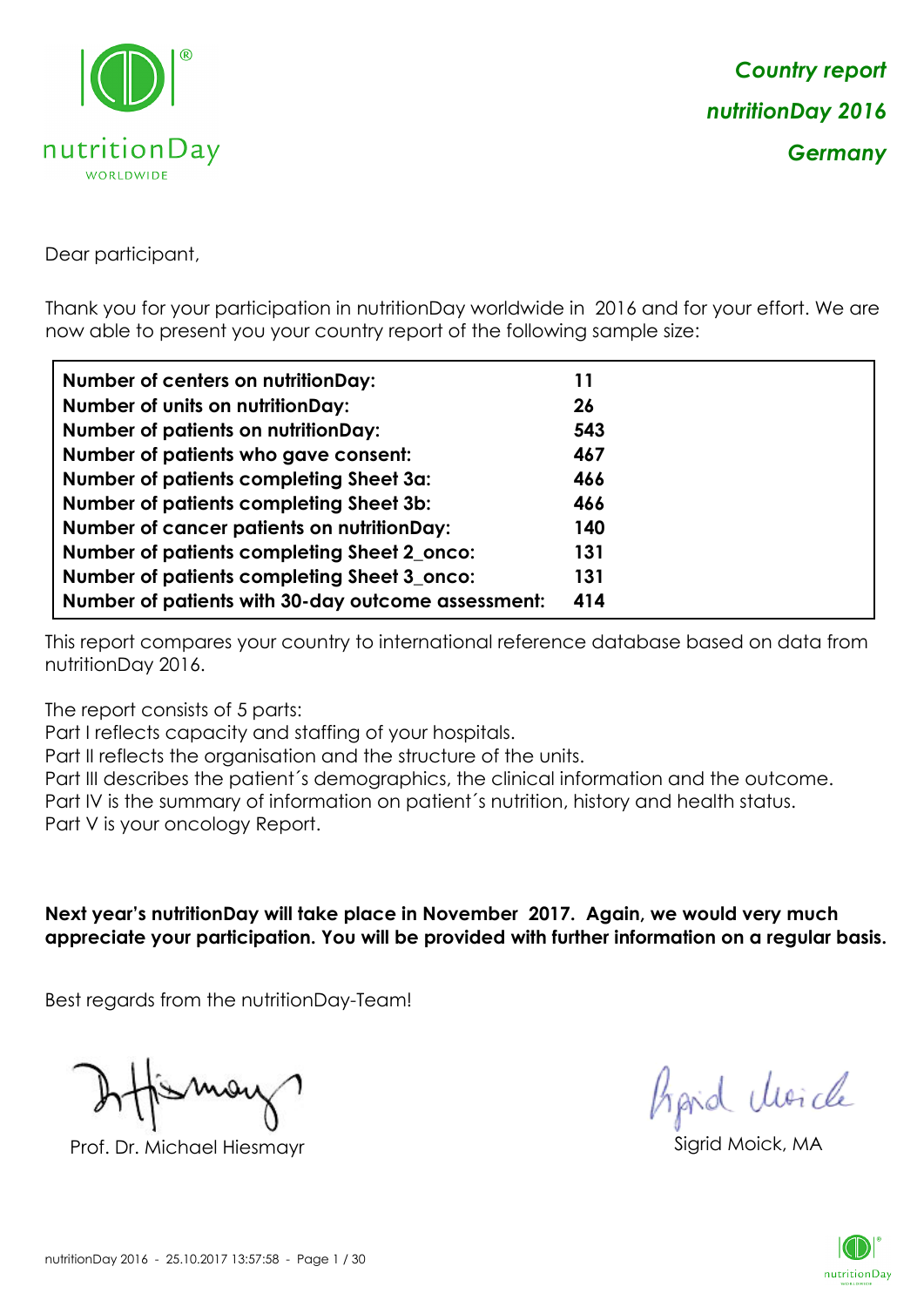## *I. Hospital capacity and staffing ("Hospital sheet"):*

|                                                                                    | <b>YOUR RESULTS</b> | <b>REFERENCE RESULTS</b> |
|------------------------------------------------------------------------------------|---------------------|--------------------------|
| 1. Total number of beds in hospital                                                | 568 [515-1019]      | 305 [180-526]            |
|                                                                                    |                     |                          |
| 2. Total number of admissions in the hospital last year 25050 [15061-42760]        |                     | 17891 [8741-38415]       |
|                                                                                    |                     |                          |
| 3. Total number of staff in the hospital                                           |                     |                          |
| <b>Total medical doctors</b>                                                       | 187 [173-750]       | 162 [65-328]             |
| <b>Medical specialists</b>                                                         | 104 [71-401]        | 108 [44-210]             |
| Medical non-specialists                                                            | 100 [59-246]        | 35 [12-81]               |
| <b>Nurses</b>                                                                      | 375 [317-1292]      | 346 [124-710]            |
| <b>Dieticians</b>                                                                  | 4 [1-9]             | $4[1-8]$                 |
| <b>Nutritionists</b>                                                               | $2[1-3]$            | $1[0-4]$                 |
| Pharmacists                                                                        | $7[3-16]$           | $6[3-14]$                |
| Kitchen staff                                                                      | 63 [43-113]         | 28 [11-55]               |
|                                                                                    |                     |                          |
| <b>Full time equivalent</b>                                                        |                     |                          |
| <b>Total medical doctors</b>                                                       | 180 [148-462]       | 126 [56-296]             |
| <b>Medical specialists</b>                                                         | 87 [61-238]         | 88 [44-210]              |
| Medical non-specialists                                                            | 96 [53-236]         | 33 [11-83]               |
| <b>Nurses</b>                                                                      | 375 [317-1037]      | 317 [123-726]            |
| <b>Dieticians</b>                                                                  | $1[1-5]$            | $4[1-7]$                 |
| <b>Nutritionists</b>                                                               | $2[1-2]$            | $1[0-4]$                 |
| Pharmacists                                                                        | $2[0-3]$            | $5[2-11]$                |
| Kitchen staff                                                                      | 11 [6-30]           | 25 [12-50]               |
|                                                                                    |                     |                          |
| 4. Does the hospital have a nutrition care strategy?                               | 7 (70.0%) Yes       | 269 (76.0%) Yes          |
|                                                                                    |                     |                          |
| 5. Which nutrition-related standards or routine activities exist in your hospital? |                     |                          |
| Nutrition training is available                                                    | 9 (90.0%) Yes       | 226 (63.8%) Yes          |
| Nutrition steering committee is available                                          | 6 (60.0%) Yes       | 207 (58.5%) Yes          |
| Quality indicators are recorded and reported to national<br>or regional level      | 1 (10.0%) Yes       | 139 (39.3%) Yes          |
| Quality indicators are used for internal benchmarking                              | 4 (40.0%) Yes       | 171 (48.3%) Yes          |
| Patient feedback about food and food service is collected<br>using a questionnaire | 6 (60.0%) Yes       | 250 (70.6%) Yes          |
| None                                                                               |                     | 30 (8.5%) Yes            |
| No answer given                                                                    |                     |                          |

### **6. Which codes are available /routinely used in your hospital for billing and reimbursement purposes?**

| Codes available            |               |                 |
|----------------------------|---------------|-----------------|
| <b>Nutrition Support</b>   | 6 (60.0%) Yes | 175 (49.4%) Yes |
| Oral nutrition supplements | 6 (60.0%) Yes | 141 (39.8%) Yes |

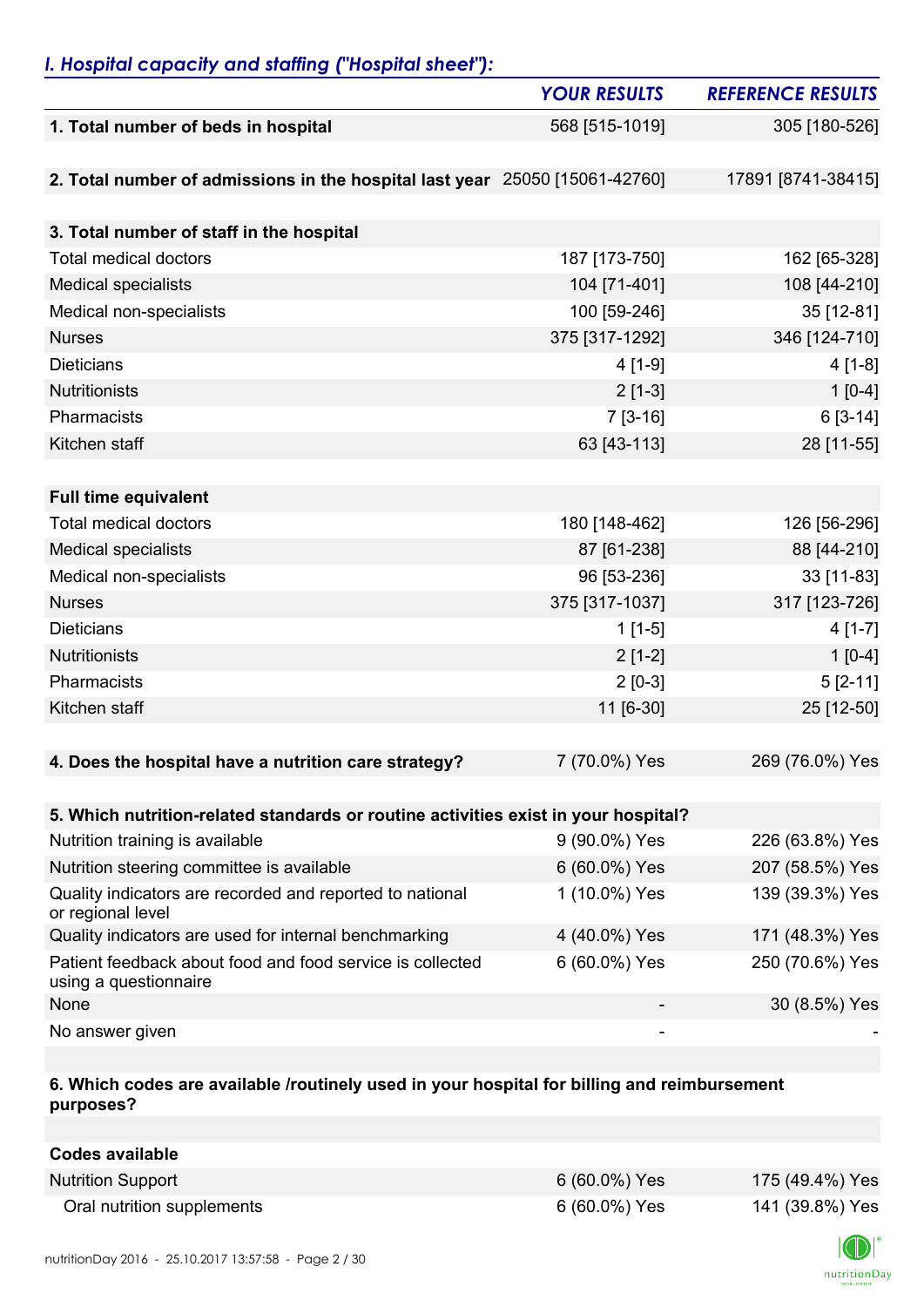| Parenteral nutrition                                      | 8 (80.0%) Yes            | 202 (57.1%) Yes |
|-----------------------------------------------------------|--------------------------|-----------------|
| <b>Enteral nutrition</b>                                  | 5 (50.0%) Yes            | 167 (47.2%) Yes |
| Dietary counseling                                        | 8 (80.0%) Yes            | 120 (33.9%) Yes |
| Specific dietary interventions                            | 6 (60.0%) Yes            | 104 (29.4%) Yes |
| Screening for malnutrition                                | 4 (40.0%) Yes            | 88 (24.9%) Yes  |
| <b>Risk of malnutrition</b>                               | 5 (50.0%) Yes            | 90 (25.4%) Yes  |
| Malnutrition (in general)                                 | 8 (80.0%) Yes            | 170 (48.0%) Yes |
| Severity of malnutrition (i.e. mild, moderate, severe)    | 8 (80.0%) Yes            | 154 (43.5%) Yes |
| No information available from billing/finance/controlling |                          | 55 (15.5%) Yes  |
| No answer given                                           | $\overline{\phantom{a}}$ | 28 (7.9%)       |
|                                                           |                          |                 |
| <b>Codes routinely used</b>                               |                          |                 |
| <b>Nutrition Support</b>                                  | 4 (40.0%) Yes            | 139 (39.3%) Yes |
| Oral nutrition supplements                                | 2 (20.0%) Yes            | 111 (31.4%) Yes |
| Parenteral nutrition                                      | 5 (50.0%) Yes            | 177 (50.0%) Yes |
| <b>Enteral nutrition</b>                                  | 3 (30.0%) Yes            | 145 (41.0%) Yes |
| Dietary counseling                                        | 5 (50.0%) Yes            | 88 (24.9%) Yes  |
| Specific dietary interventions                            | 4 (40.0%) Yes            | 84 (23.7%) Yes  |
| Screening for malnutrition                                | 3 (30.0%) Yes            | 68 (19.2%) Yes  |
| <b>Risk of malnutrition</b>                               | 5 (50.0%) Yes            | 61 (17.2%) Yes  |
| Malnutrition (in general)                                 | 5 (50.0%) Yes            | 138 (39.0%) Yes |
| Severity of malnutrition (i.e. mild, moderate, severe)    | 6 (60.0%) Yes            | 126 (35.6%) Yes |
| No information available from billing/finance/controlling | 2 (20.0%) Yes            | 68 (19.2%) Yes  |
| No answer given                                           |                          | 42 (11.9%)      |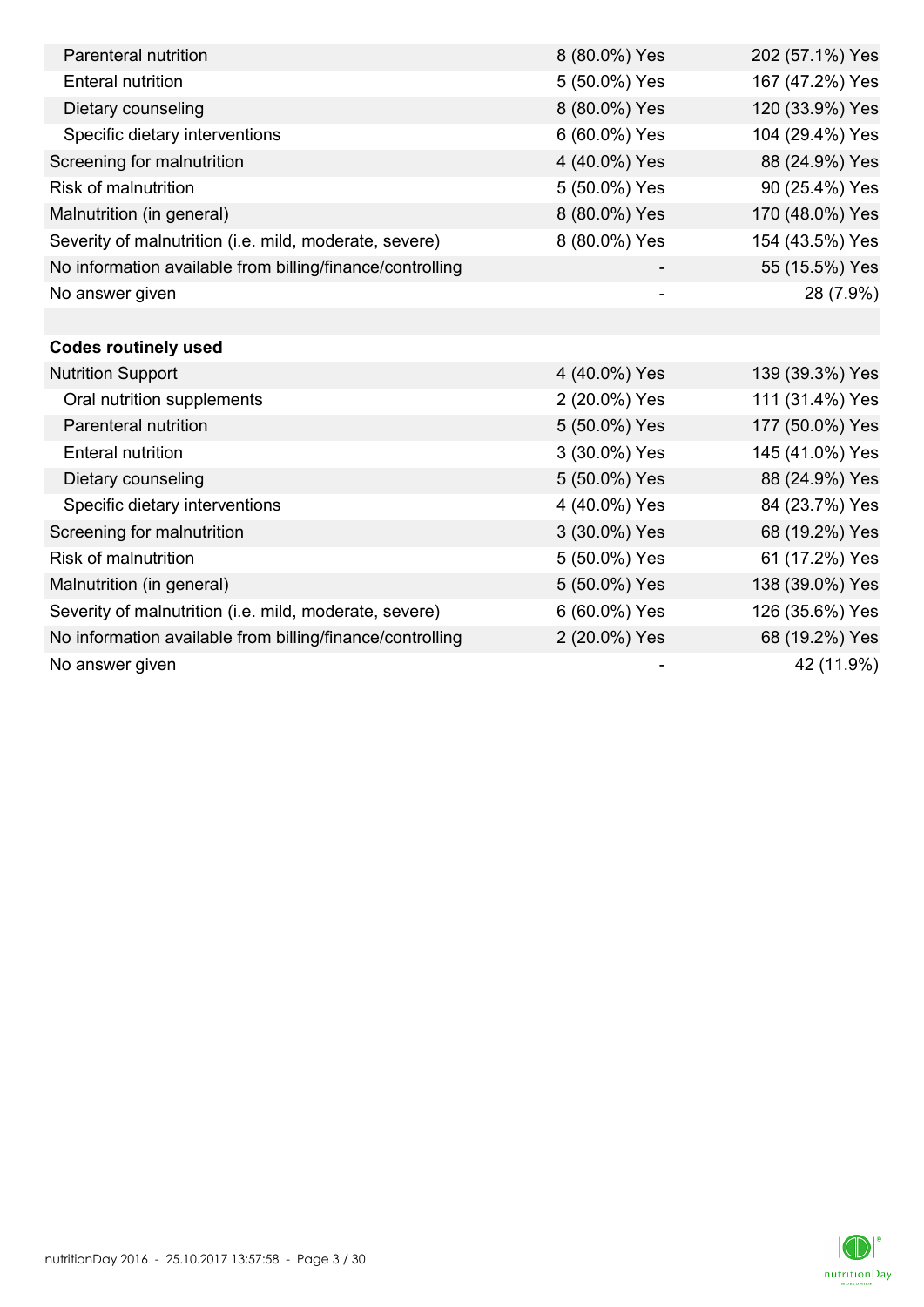# *II. Unit organisation and structures ("Sheet 1a/1b"):*

|                                                                       | <b>YOUR RESULTS</b> | <b>REFERENCE RESULTS</b> |
|-----------------------------------------------------------------------|---------------------|--------------------------|
|                                                                       |                     |                          |
| Internal Medicine / General                                           | 2(7.7%)             | 92 (20.0%)               |
| Internal Medicine / Cardiology                                        |                     | 26 (5.7%)                |
| Internal Medicine / Gastroenterology & hepatology                     | $4(15.4\%)$         | 31 (6.8%)                |
| Internal Medicine / Geriatrics                                        | 2(7.7%)             | 37 (8.1%)                |
| Internal Medicine / Infectious diseases                               |                     | $5(1.1\%)$               |
| Internal Medicine / Nephrology                                        |                     | $5(1.1\%)$               |
| Internal Medicine / Oncology (incl. radiotherapy)                     | $8(30.8\%)$         | 35 (7.6%)                |
| Interdisciplinary                                                     | 2(7.7%)             | $21(4.6\%)$              |
| Long term care                                                        |                     | 7(1.5%)                  |
| Neurology                                                             | 3(11.5%)            | $14(3.1\%)$              |
| Surgery / General                                                     | 3(11.5%)            | 82 (17.9%)               |
| Surgery/ Cardiac/Vascular/Thoracic                                    |                     | $6(1.3\%)$               |
| Surgery / Neurosurgery                                                | $\overline{a}$      | $4(0.9\%)$               |
| Surgery / Orthopedic                                                  |                     | 19 (4.1%)                |
| Trauma                                                                |                     | 7(1.5%)                  |
| Ear Nose Throat (ENT)                                                 |                     | 7(1.5%)                  |
| Gynecology / Obstetrics                                               | $1(3.8\%)$          | $10(2.2\%)$              |
| Pediatrics                                                            |                     |                          |
| Psychiatry                                                            |                     | 3(0.7%)                  |
| <b>Others</b>                                                         | $1(3.8\%)$          | 48 (10.5%)               |
|                                                                       |                     |                          |
| 2. Number of registered inpatients at noon                            | $5[4-19]$           | 24 [17-35]               |
|                                                                       |                     |                          |
| 3. Total bed capacity of the unit                                     | 35 [23-36]          | 31 [25-44]               |
|                                                                       |                     |                          |
| 4. Number of each type of staff in the unit for TODAY's morning shift |                     |                          |
|                                                                       |                     |                          |
| <b>Fully trained</b>                                                  |                     |                          |
| <b>Medical doctors</b>                                                | $4[2-5]$            | $4[2-8]$                 |
| <b>Nurses</b>                                                         | $4[3-5]$            | $5[4-8]$                 |
| Nursing aides                                                         | $1[0-1]$            | $2[1-4]$                 |
| <b>Dieticians</b>                                                     | $0 [0-0]$           | $1 [0-1]$                |
| <b>Nutritionists</b>                                                  | $0 [0-0]$           | $0 [0-1]$                |
| Administrative staff                                                  | $1[0-1]$            | $1[0-2]$                 |
| Other staff involved in patient care                                  | $1[1-2]$            | $1[0-3]$                 |
|                                                                       |                     |                          |
| In training                                                           |                     |                          |
| <b>Medical doctors</b>                                                | $1[0-2]$            | $1 [0-3]$                |
| <b>Medical students</b>                                               | $0 [0-2]$           | $1[0-2]$                 |
| <b>Nurses</b>                                                         | $1[1-1]$            | $1 [0-3]$                |

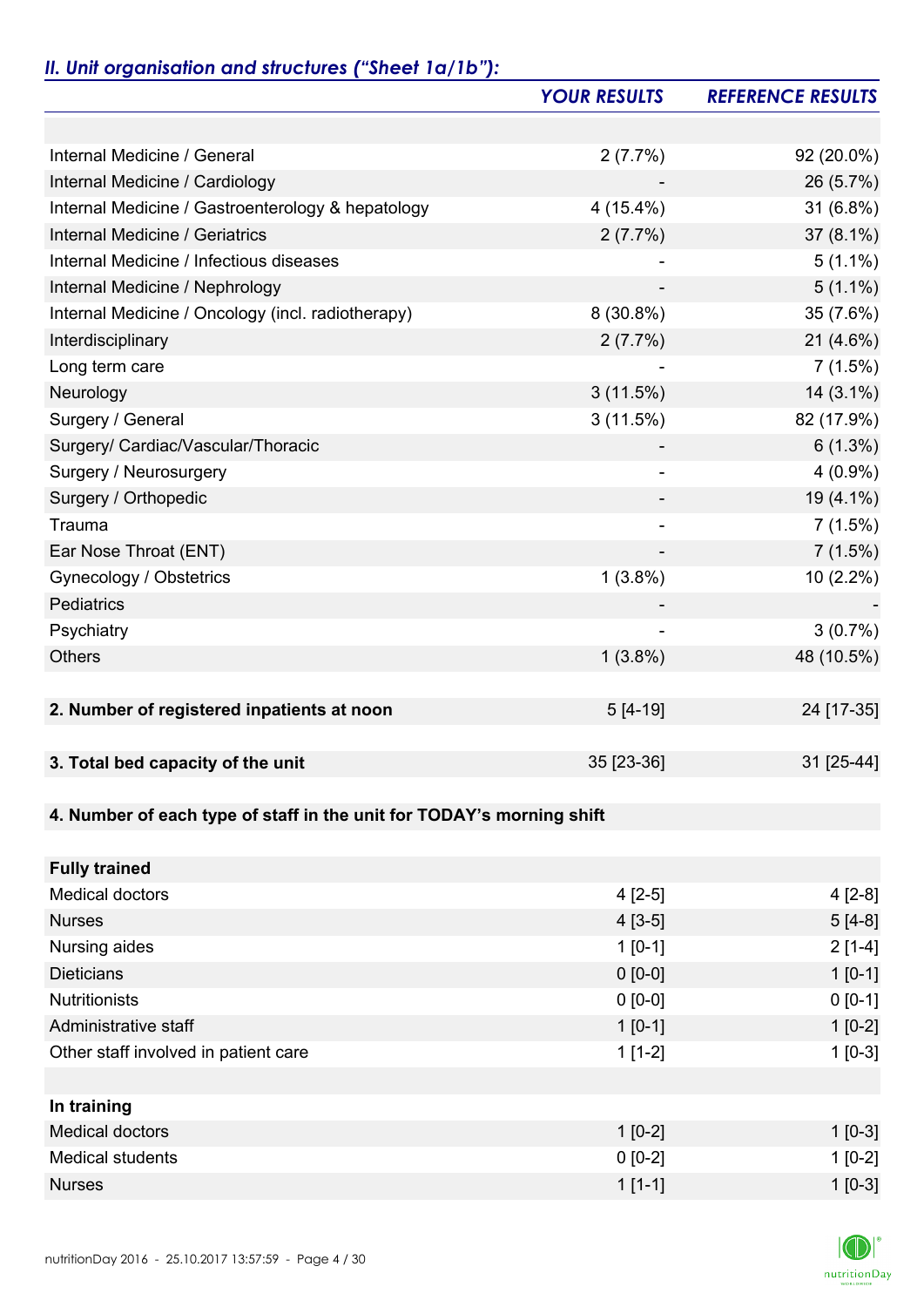| Nursing aides                                                                                       | $0 [0-1]$      | $0$ [0-0]       |
|-----------------------------------------------------------------------------------------------------|----------------|-----------------|
| <b>Dieticians</b>                                                                                   | $0 [0-0]$      | $0[0-0]$        |
| <b>Nutritionists</b>                                                                                | $0 [0-0]$      | $0 [0-0]$       |
| Other staff involved in patient care                                                                | $1[0-1]$       | $0 [0-0]$       |
|                                                                                                     |                |                 |
| 5. Is there a nutrition support team in your hospital<br>available?                                 | 22 (84.6%) Yes | 323 (73.6%) Yes |
| 6. Does the unit have a nutrition care strategy?                                                    | 17 (65.4%) Yes | 316 (72.0%) Yes |
| 7. Is there a person in your unit responsible for<br>nutrition care?                                | 15 (57.7%) Yes | 317 (72.2%) Yes |
|                                                                                                     |                |                 |
| 8. Is there a dietician, nutritionist or dietetic assistant<br>available for your unit?             | 21 (80.8%) Yes | 395 (90.0%) Yes |
| 9. Is specific staff responsible for providing feeding<br>assistance to patients during meal times? | 9 (34.6%) Yes  | 268 (61.0%) Yes |
| 10. How do you MAINLY screen/monitor patients for malnutrition?                                     |                |                 |
|                                                                                                     |                |                 |
| At admission                                                                                        |                |                 |
| No routine screening                                                                                | 1 (3.8%) Yes   | 45 (9.8%) Yes   |
| No fixed criteria                                                                                   |                | 10 (2.2%) Yes   |
| Experience / visual assessment only                                                                 | 6 (23.1%) Yes  | 43 (9.4%) Yes   |
| Weighing / BMI only                                                                                 |                | 66 (14.4%) Yes  |
| <b>Nutritional Risk Screening (NRS) 2002</b>                                                        | 17 (65.4%) Yes | 131 (28.5%) Yes |
| Malnutrition Universal Screening Tool (MUST)                                                        |                | 28 (6.1%) Yes   |
| Malnutrition Screening tool (MST)                                                                   |                | 42 (9.2%) Yes   |
| <b>SNAQ</b>                                                                                         |                | 2 (0.44%) Yes   |
| Other formal tool                                                                                   | 2 (7.7%) Yes   | 70 (15.3%) Yes  |
| I do not know                                                                                       |                | 2 (0.44%) Yes   |
| Missing                                                                                             |                | 20 (4.4%)       |
|                                                                                                     |                |                 |
| <b>During hospital stay</b>                                                                         |                |                 |
| No routine monitoring                                                                               | 3 (11.5%) Yes  | 43 (9.4%) Yes   |
| No fixed criteria                                                                                   | 2 (7.7%) Yes   | 44 (9.6%) Yes   |
| Experience / visual assessment only                                                                 | 5 (19.2%) Yes  | 90 (19.6%) Yes  |
| Weighing / BMI only                                                                                 | 13 (50.0%) Yes | 132 (28.8%) Yes |
| Other formal tool                                                                                   | 3 (11.5%) Yes  | 121 (26.4%) Yes |
| I do not know                                                                                       |                | 9 (2.0%) Yes    |
| Missing                                                                                             |                | 20 (4.4%)       |
|                                                                                                     |                |                 |
| 11a. Do you routinely use guidelines or standards for<br>nutrition care?                            | 21 (80.8%) Yes | 343 (78.7%) Yes |

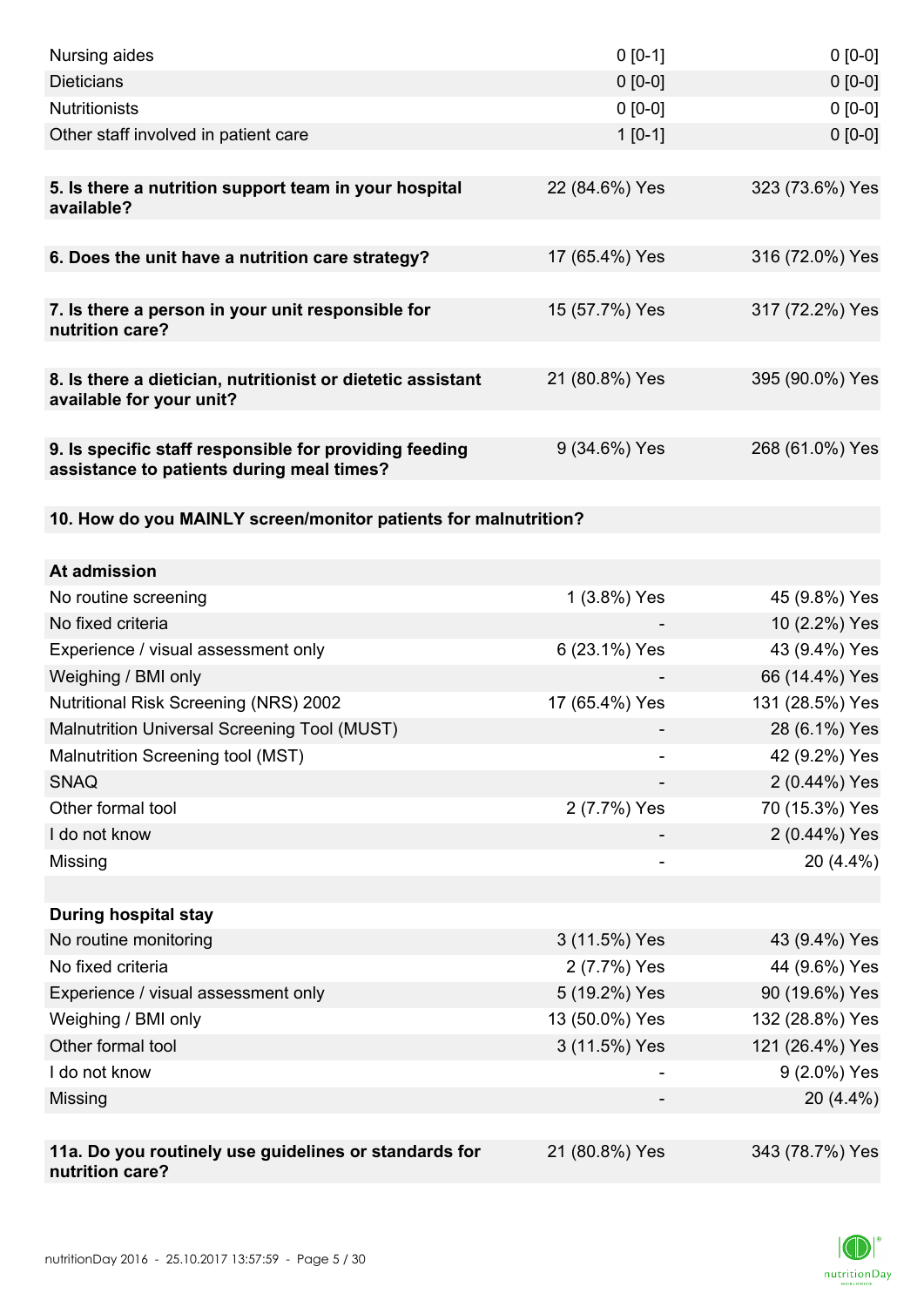| 11b. If yes, which one is mainly used?  |               |                 |
|-----------------------------------------|---------------|-----------------|
| International guidelines                | 8 (38.1%) Yes | 86 (25.1%) Yes  |
| National guidelines                     | 8 (38.1%) Yes | 56 (16.3%) Yes  |
| Standards on hospital level             | 2 (9.5%) Yes  | 115 (33.5%) Yes |
| Standards on unit level                 | 3 (14.3%) Yes | 23 (6.7%) Yes   |
| Individual patient nutrition care plans |               | 56 (16.3%) Yes  |
| Other                                   |               | 4 (1.2%) Yes    |
| Missing                                 |               | 3(0.87%)        |

## **12. What is routinely done in your unit for given patient groups?**

| At risk                                                    |                |                 |
|------------------------------------------------------------|----------------|-----------------|
| Watchful waiting                                           | 9 (34.6%) Yes  | 139 (30.3%) Yes |
| Discuss nutrition care activities during ward rounds       | 12 (46.2%) Yes | 192 (41.8%) Yes |
| Develop an individual nutrition care plan                  | 7 (26.9%) Yes  | 246 (53.6%) Yes |
| Initiate treatment / nutrition intervention                | 14 (53.8%) Yes | 277 (60.3%) Yes |
| Consult a nutrition expert (dietician, nutritionist, etc.) | 18 (69.2%) Yes | 285 (62.1%) Yes |
| Consult a medical professional                             | 10 (38.5%) Yes | 172 (37.5%) Yes |
| Calculate energy requirements                              | 15 (57.7%) Yes | 232 (50.5%) Yes |
| Calculate protein requirements                             | 11 (42.3%) Yes | 226 (49.2%) Yes |
|                                                            |                |                 |
| <b>Malnourished</b>                                        |                |                 |
| Watchful waiting                                           | 1 (3.8%) Yes   | 98 (21.4%) Yes  |
| Discuss nutrition care activities during ward rounds       | 12 (46.2%) Yes | 208 (45.3%) Yes |
| Develop an individual nutrition care plan                  | 19 (73.1%) Yes | 258 (56.2%) Yes |
| Initiate treatment / nutrition intervention                | 22 (84.6%) Yes | 304 (66.2%) Yes |
| Consult a nutrition expert (dietician, nutritionist, etc.) | 21 (80.8%) Yes | 284 (61.9%) Yes |
| Consult a medical professional                             | 14 (53.8%) Yes | 183 (39.9%) Yes |
| Calculate energy requirements                              | 20 (76.9%) Yes | 261 (56.9%) Yes |
| Calculate protein requirements                             | 23 (88.5%) Yes | 257 (56.0%) Yes |
|                                                            |                |                 |
| <b>Every patient</b>                                       |                |                 |
| Watchful waiting                                           | 8 (30.8%) Yes  | 193 (42.0%) Yes |
| Discuss nutrition care activities during ward rounds       | 7 (26.9%) Yes  | 126 (27.5%) Yes |
| Develop an individual nutrition care plan                  |                | 74 (16.1%) Yes  |
| Initiate treatment / nutrition intervention                |                | 57 (12.4%) Yes  |
| Consult a nutrition expert (dietician, nutritionist, etc.) |                | 73 (15.9%) Yes  |
| Consult a medical professional                             |                | 101 (22.0%) Yes |
| Calculate energy requirements                              |                | 50 (10.9%) Yes  |
| Calculate protein requirements                             |                | 44 (9.6%) Yes   |
|                                                            |                |                 |
| <b>Never</b>                                               |                |                 |
| Watchful waiting                                           | 3 (11.5%) Yes  | 34 (7.4%) Yes   |
| Discuss nutrition care activities during ward rounds       | 1 (3.8%) Yes   | 38 (8.3%) Yes   |

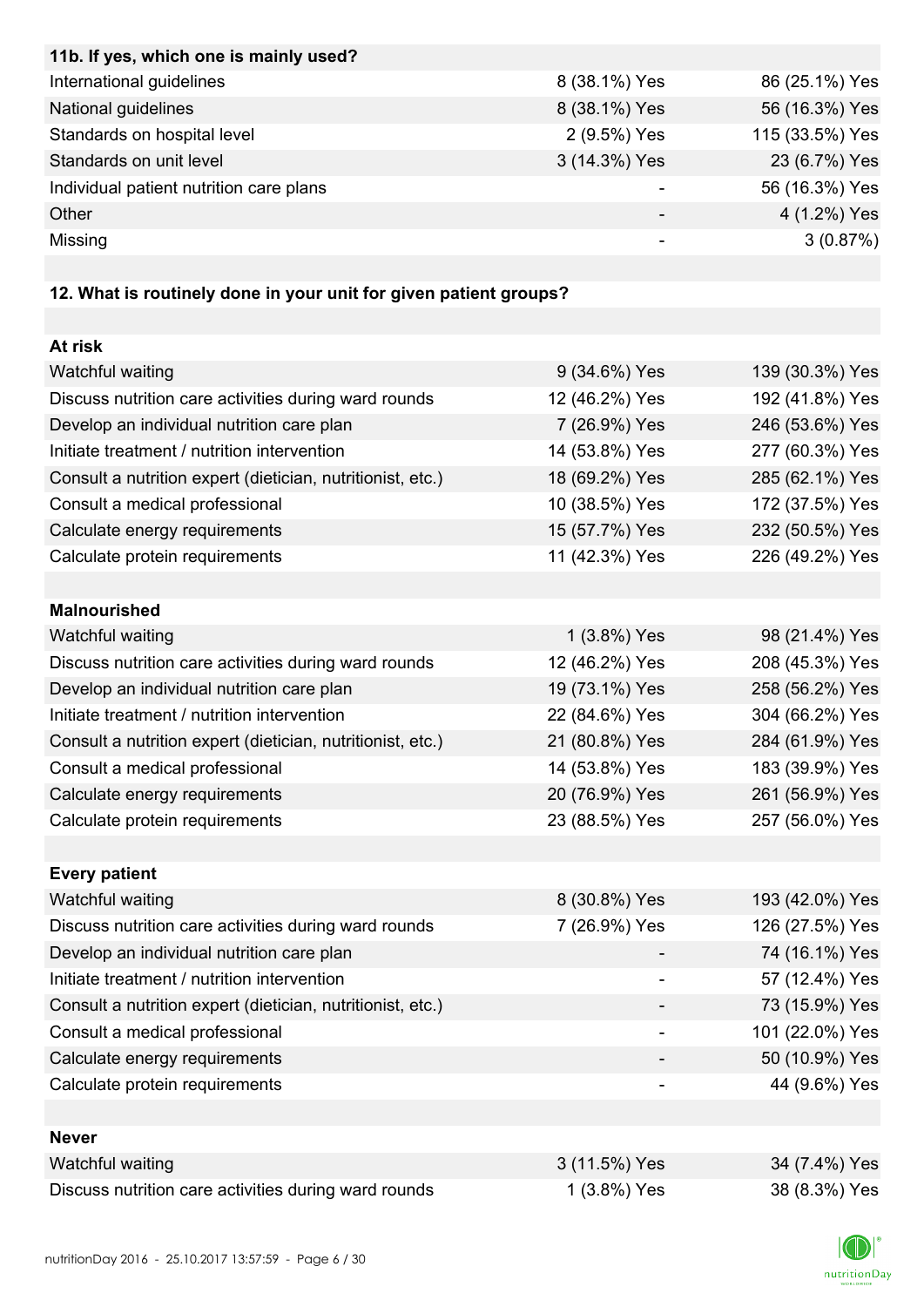| Develop an individual nutrition care plan                          | 3 (11.5%) Yes  | 31 (6.8%) Yes   |
|--------------------------------------------------------------------|----------------|-----------------|
| Initiate treatment / nutrition intervention                        |                | 6 (1.3%) Yes    |
| Consult a nutrition expert (dietician, nutritionist, etc.)         |                | 8 (1.7%) Yes    |
| Consult a medical professional                                     | 5 (19.2%) Yes  | 49 (10.7%) Yes  |
| Calculate energy requirements                                      | 1 (3.8%) Yes   | 50 (10.9%) Yes  |
| Calculate protein requirements                                     | 1 (3.8%) Yes   | 54 (11.8%) Yes  |
|                                                                    |                |                 |
| I do not know                                                      |                |                 |
| Watchful waiting                                                   | 3 (11.5%) Yes  | 20 (4.4%) Yes   |
| Discuss nutrition care activities during ward rounds               | 1 (3.8%) Yes   | 10 (2.2%) Yes   |
| Develop an individual nutrition care plan                          |                | 5 (1.1%) Yes    |
| Initiate treatment / nutrition intervention                        |                | 4 (0.87%) Yes   |
| Consult a nutrition expert (dietician, nutritionist, etc.)         | 1 (3.8%) Yes   | 4 (0.87%) Yes   |
| Consult a medical professional                                     |                | 18 (3.9%) Yes   |
| Calculate energy requirements                                      |                | 11 (2.4%) Yes   |
| Calculate protein requirements                                     |                | 13 (2.8%) Yes   |
|                                                                    |                |                 |
| 13. When do you routinely weigh your patients?                     |                |                 |
| at admission                                                       | 18 (69.2%) Yes | 291 (63.4%) Yes |
| Within 24 hours                                                    | 7 (26.9%) Yes  | 64 (13.9%) Yes  |
| Within 48 hours                                                    | 1 (3.8%) Yes   | 20 (4.4%) Yes   |
| Within 72 hours                                                    |                | 13 (2.8%) Yes   |
| Every week                                                         | 5 (19.2%) Yes  | 152 (33.1%) Yes |
| Occasionally                                                       | 3 (11.5%) Yes  | 59 (12.9%) Yes  |
| When requested                                                     | 12 (46.2%) Yes | 207 (45.1%) Yes |
| At discharge                                                       | 3 (11.5%) Yes  | 20 (4.4%) Yes   |
| Never                                                              |                | 8 (1.7%) Yes    |
| I do not know                                                      |                | 1 (0.22%) Yes   |
| No answer given                                                    | $3(5.0\%)$     | 22 (4.8%)       |
|                                                                    |                |                 |
| 14. What do you do to support adequate food intake of patients?    |                |                 |
| Offer additional meals or in between snacks                        | 21 (80.8%) Yes | 338 (73.6%) Yes |
| Offer meal choices                                                 | 24 (92.3%) Yes | 336 (73.2%) Yes |
| Offer different portion sizes                                      | 14 (53.8%) Yes | 282 (61.4%) Yes |
| Consider food presentation                                         | 9 (34.6%) Yes  | 192 (41.8%) Yes |
| Change food texture/consistency as needed                          | 22 (84.6%) Yes | 376 (81.9%) Yes |
| Consider patient problems with eating and drinking                 | 20 (76.9%) Yes | 372 (81.0%) Yes |
| Ensure that mealtimes are undisturbed/protected<br>mealtime policy |                | 51 (11.1%) Yes  |
| Promote positive eating environment                                |                | 82 (17.9%) Yes  |
| Consider cultural/religious preferences                            | 4 (15.4%) Yes  | 188 (41.0%) Yes |
| Consider patient allergies / intolerances                          | 5 (19.2%) Yes  | 214 (46.6%) Yes |
| Other                                                              |                | 29 (6.3%) Yes   |
| I do not know                                                      |                | 6 (1.3%) Yes    |
| No answer given                                                    |                | 20 (4.4%)       |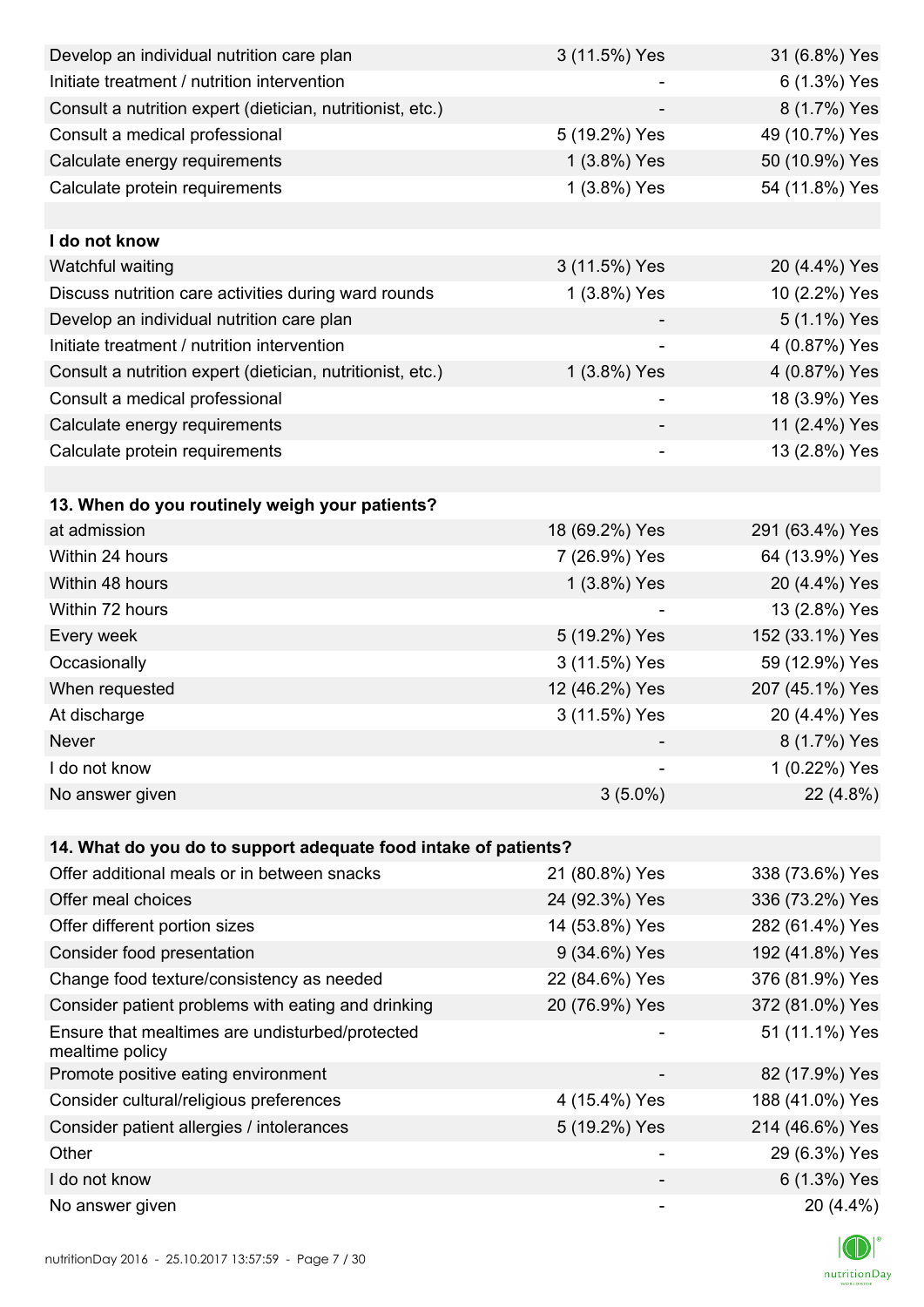| 15. Which nutrition-related standards or routine activities exist in your unit?    |                |                 |
|------------------------------------------------------------------------------------|----------------|-----------------|
| Nutrition training is available                                                    | 22 (84.6%) Yes | 257 (56.0%) Yes |
| Reporting of nutrition related information to hospital<br>managers                 | 8 (30.8%) Yes  | 201 (43.8%) Yes |
| Quality indicators are recorded and reported to national<br>or regional level      | 3 (11.5%) Yes  | 123 (26.8%) Yes |
| Quality indicators are used for internal benchmarking                              | 7 (26.9%) Yes  | 166 (36.2%) Yes |
| Patient feedback about food and food service is collected<br>using a questionnaire | 20 (76.9%) Yes | 291 (63.4%) Yes |
| None                                                                               | 1 (3.8%) Yes   | 21 (4.6%) Yes   |
| I do not know                                                                      | -              | 11 (2.4%) Yes   |
| No answer given                                                                    | $1(3.8\%)$     | 36 (7.8%)       |
|                                                                                    |                |                 |
| 16. At admission what is asked and documented?                                     |                |                 |
| Change in weight                                                                   | 24 (92.3%) Yes | 358 (78.0%) Yes |
| Eating habits/difficulties                                                         | 23 (88.5%) Yes | 336 (73.2%) Yes |
| Nutrition before admission                                                         | 13 (50.0%) Yes | 260 (56.6%) Yes |
| None                                                                               |                | 9 (2.0%) Yes    |
| I do not know                                                                      |                | 5 (1.1%) Yes    |
| No answer given                                                                    |                | 38 (8.3%)       |
|                                                                                    |                |                 |

## **17. On what forms is there a specific part about eating, nutrition or malnutrition?**

| 17 (65.4%) Yes | 323 (70.4%) Yes |
|----------------|-----------------|
| 9 (34.6%) Yes  | 270 (58.8%) Yes |
| 3 (11.5%) Yes  | 30 (6.5%) Yes   |
| 9 (34.6%) Yes  | 270 (58.8%) Yes |
|                |                 |
|                |                 |
| 14 (53.8%) Yes | 162 (35.3%) Yes |
| 18 (69.2%) Yes | 258 (56.2%) Yes |
| 2 (7.7%) Yes   | 56 (12.2%) Yes  |
| 1 (3.8%) Yes   | 23 (5.0%) Yes   |
|                |                 |
| 18 (75.0%) Yes | 162 (43.9%) Yes |
|                |                 |
|                |                 |
| 14 (53.8%) Yes | 117 (25.5%) Yes |
| 6 (23.1%) Yes  | 236 (51.4%) Yes |
| 6 (23.1%) Yes  | 124 (27.0%) Yes |
| 4 (15.4%) Yes  | 72 (15.7%) Yes  |
|                | 4 (0.87%) Yes   |
|                |                 |

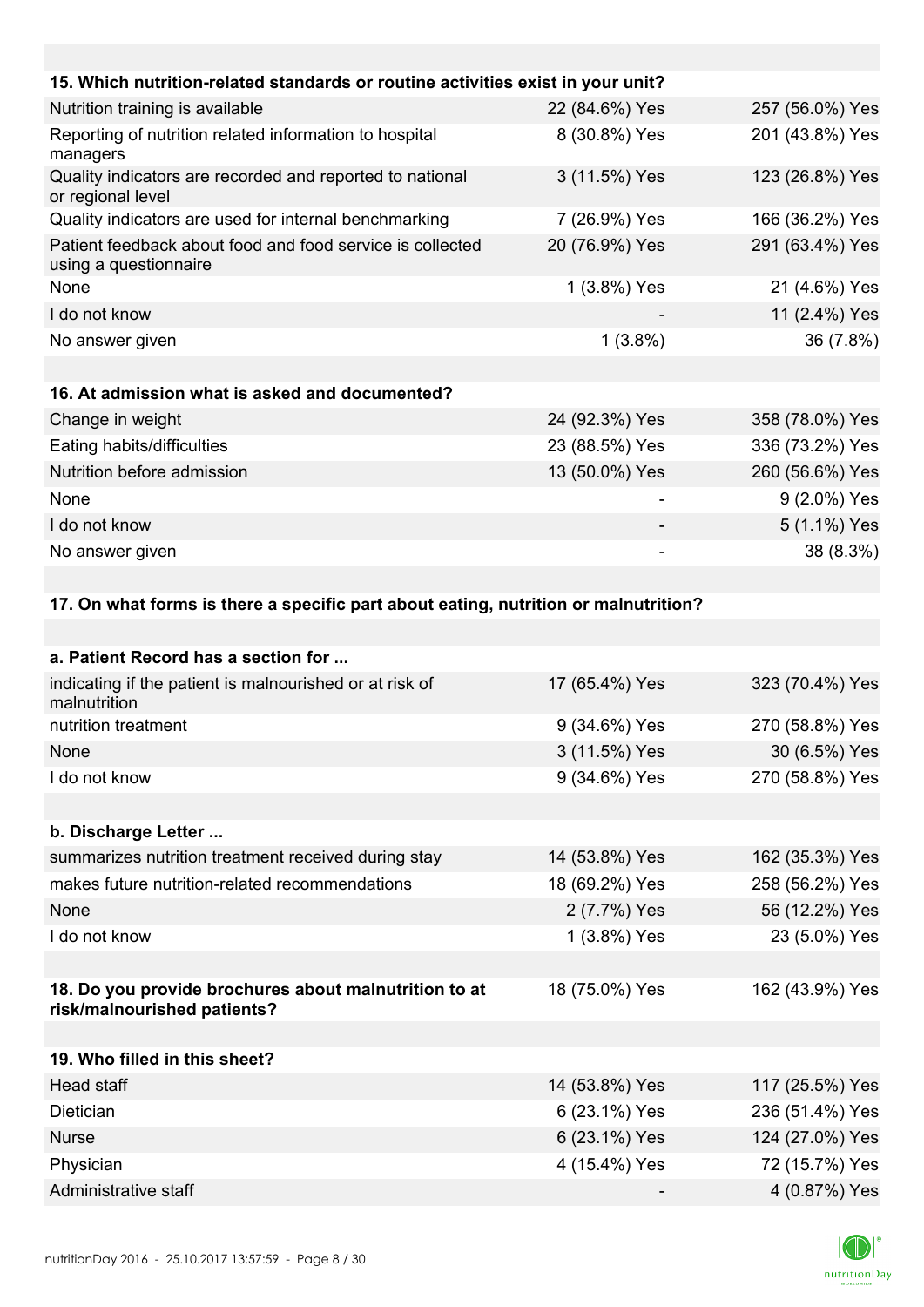| Other         | 6 (23.1%) Yes            | 7 (1.5%) Yes             |
|---------------|--------------------------|--------------------------|
| None          | $\overline{\phantom{0}}$ | $\overline{\phantom{a}}$ |
| I do not know | $\sim$                   | 3 (0.65%) Yes            |

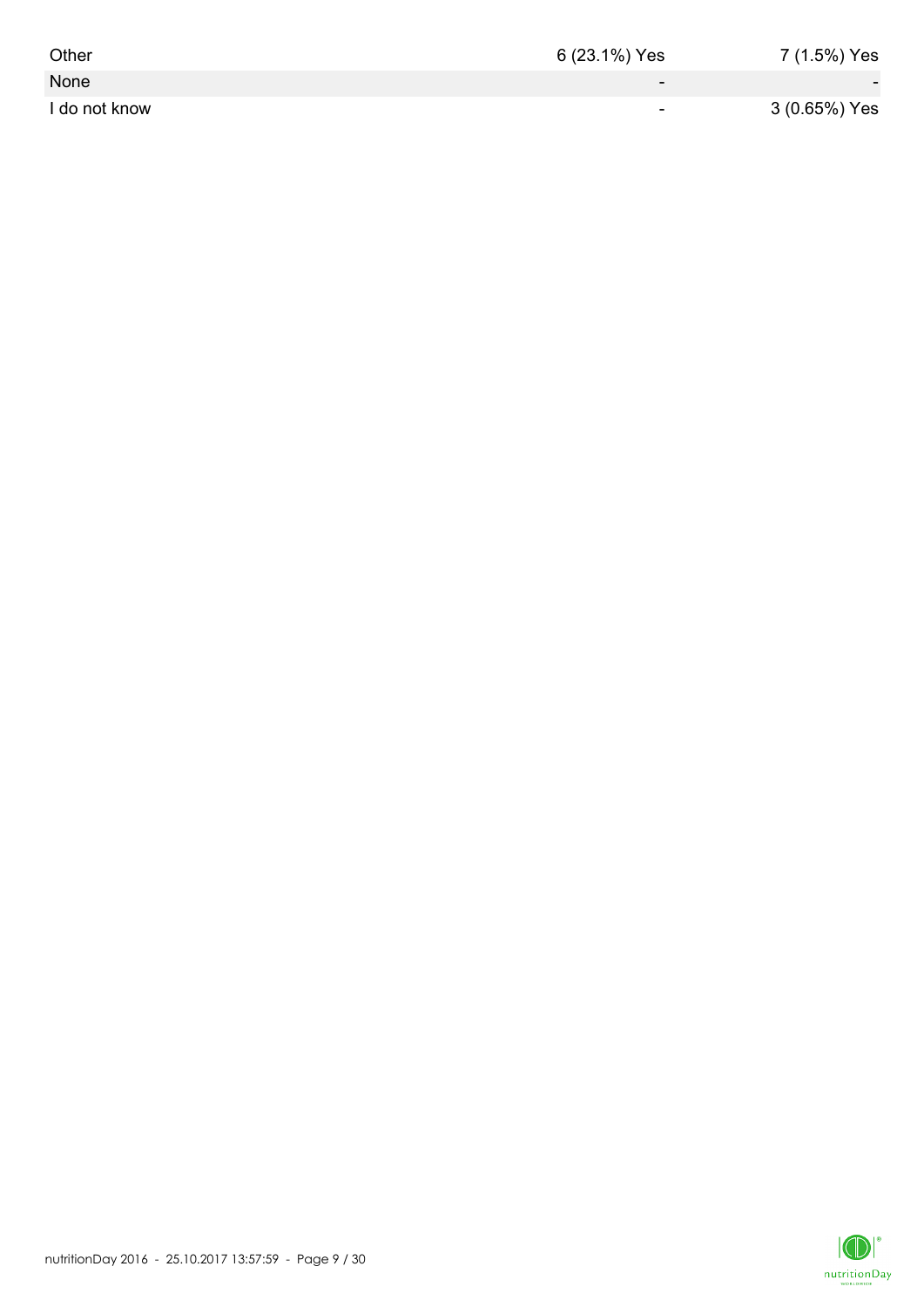|                                                                                         | <b>YOUR RESULTS</b> | <b>REFERENCE RESULTS</b> |
|-----------------------------------------------------------------------------------------|---------------------|--------------------------|
|                                                                                         |                     |                          |
| Total                                                                                   | 467                 | 8743                     |
| Age                                                                                     | 69 [57-79]          | 67 [53-78]               |
| Female                                                                                  | 233 (49.9%)         | 4410 (50.4%)             |
| Weight                                                                                  | 76.9±17.9           | 69.1±18.8                |
| Height                                                                                  | 170±10              | 164±10                   |
| <b>BMI</b>                                                                              | 26.6±5.7            | $25.5 \pm 6.0$           |
| 1. This hospital admission was                                                          |                     |                          |
| planned                                                                                 | 270 (57.8%)         | 3052 (34.9%)             |
| an emergency                                                                            | 175 (37.5%)         | 5037 (57.6%)             |
| I do not know                                                                           | 22 (4.7%)           | 654 (7.5%)               |
| No answer given                                                                         |                     |                          |
|                                                                                         |                     |                          |
| 2a. Diagnosis at admission                                                              |                     |                          |
| 0100 Infectious and parasitic diseases                                                  | $11(2.4\%)$         | 801 (9.2%)               |
| 0200 Neoplasms                                                                          | 67 (14.3%)          | 1381 (15.8%)             |
| 0300 Blood and bloodforming organs and the immune<br>mechanism                          | 51 (10.9%)          | 578 (6.6%)               |
| 0400 Endocrine, nutritional and metabolic diseases                                      | 55 (11.8%)          | 1043 (11.9%)             |
| 0500 Mental health                                                                      | 17 (3.6%)           | 333 (3.8%)               |
| 0600 Nervous system                                                                     | 72 (15.4%)          | 762 (8.7%)               |
| 0700 Eye and adnexa                                                                     | $3(0.64\%)$         | 131 (1.5%)               |
| 0800 Ear and mastoid process                                                            | 2(0.43%)            | 70 (0.80%)               |
| 0900 Circulatory system                                                                 | 99 (21.2%)          | 1723 (19.7%)             |
| 1000 Respiratory system                                                                 | 105 (22.5%)         | 1358 (15.5%)             |
| 1100 Digestive system                                                                   | 170 (36.4%)         | 2210 (25.3%)             |
| 1200 Skin and subcutaneous tissue                                                       | $10(2.1\%)$         | 424 (4.8%)               |
| 1300 Musculoskeletal system and connective tissue                                       | 62 (13.3%)          | 1276 (14.6%)             |
| 1400 Genitourinary system                                                               | 43 (9.2%)           | 809 (9.3%)               |
| 1500 Pregnancy, childbirth and the puerperium                                           |                     | 123 (1.4%)               |
| 1600 Conditions originating in the perinatal period                                     |                     | 21 (0.24%)               |
| 1700 Congenital/chromosomal abnormalities                                               |                     | $9(0.10\%)$              |
| 1800 Symptoms, signs, abnormal clinical/lab findings                                    | 17 (3.6%)           | 391 (4.5%)               |
| 1900 Injury, poisoning                                                                  | $3(0.64\%)$         | 276 (3.2%)               |
| 2000 External causes of morbidity and mortality (e.g.<br>transport accidents, assaults) |                     | 156 (1.8%)               |
| 2100 Factors influencing health status and contact with<br>health services              | 29 (6.2%)           | 210 (2.4%)               |
| No answer given                                                                         |                     |                          |
|                                                                                         |                     |                          |
| 3. Which conditions/comorbidities does this patient have?                               |                     |                          |
| Cardiac insufficiency                                                                   | 74 (16.8%)          | 1569 (22.2%)             |

#### nutritionDay 2016 - 25.10.2017 13:57:59 - Page 10 / 30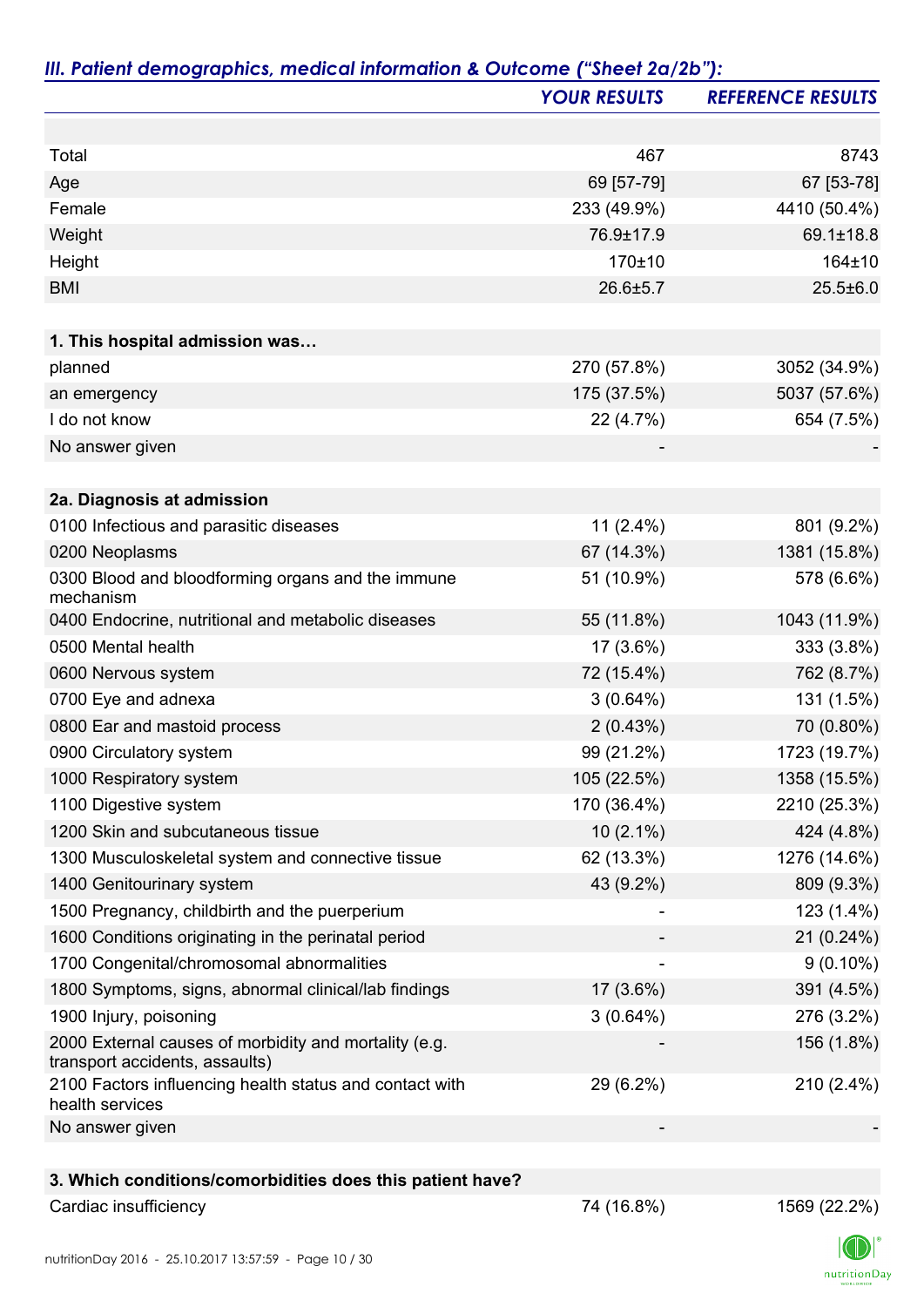| Myocardial infarction                                | 15 (3.4%)   | 394 (5.8%)     |
|------------------------------------------------------|-------------|----------------|
| Chronic lung disease                                 | 87 (20.0%)  | 1080 (15.5%)   |
| Cerebral vascular disease                            | 28 (6.4%)   | 745 (10.9%)    |
| Peripheral vascular disease                          | 51 (11.6%)  | 869 (12.6%)    |
| Chronic liver disease                                | $31(7.1\%)$ | 441 (6.5%)     |
| Chronic kidney disease                               | 49 (11.3%)  | 821 (11.9%)    |
| <b>Diabetes</b>                                      | 88 (20.0%)  | 1899 (26.8%)   |
| Cancer                                               | 140 (31.7%) | 1733 (24.8%)   |
| Infection                                            | 17 (3.9%)   | 1103 (15.8%)   |
| Dementia                                             | 16 (3.7%)   | 374 (5.5%)     |
| Major depressive disorder                            | 20 (4.6%)   | 377 (5.6%)     |
| Other chronic mental disorder                        | $12(2.8\%)$ | 378 (5.6%)     |
| Other chronic disease                                | 113 (25.5%) | 1968 (27.8%)   |
| None                                                 | 72 (15.4%)  | 1394 (15.9%)   |
|                                                      |             |                |
| 4a. Previous operation during this hospital stay     |             |                |
| Yes, planned                                         | 98 (21.0%)  | 1743 (19.9%)   |
| Yes, acute                                           | 24 (5.1%)   | 539 (6.2%)     |
| <b>No</b>                                            | 326 (69.8%) | 6145 (70.3%)   |
| I do not know                                        | 2(0.43%)    | 126 (1.4%)     |
| Missing                                              | 17 (3.6%)   | 190 (2.2%)     |
|                                                      |             |                |
| Days since operation                                 | $5[2-9]$    | 4 [1-13]       |
|                                                      |             |                |
| 4b. Planned operation during this hospital stay      |             |                |
| Yes, today or tomorrow                               | 42 (9.0%)   | 738 (8.4%)     |
| Yes, later                                           | 26 (5.6%)   | 513 (5.9%)     |
| No                                                   | 325 (69.6%) | 6496 (74.3%)   |
| I do not know                                        | 46 (9.9%)   | 414 (4.7%)     |
| Missing                                              | 28 (6.0%)   | 582 (6.7%)     |
|                                                      |             |                |
| 5. Previous ICU admission during this hospital stay? | 91 (19.5%)  | 934 (10.7%)    |
| (Yes)                                                |             |                |
|                                                      |             |                |
| 6. Is this patient terminally ill?                   | 89 (19.1%)  | 630 (7.2%)     |
| 7. Fluid status                                      |             |                |
| Normal                                               | 302 (64.7%) | 6866 (78.5%)   |
| Overloaded                                           | 77 (16.5%)  | 500 (5.7%)     |
| Dehydrated                                           | 27 (5.8%)   | 450 (5.1%)     |
| I do not know                                        | 61 (13.1%)  | 927 (10.6%)    |
| Missing                                              |             |                |
|                                                      |             |                |
| 8. Number of different medications planned           |             |                |
| Oral                                                 | $6[3-8]$    | $5[2-8]$       |
|                                                      |             |                |
|                                                      |             | $\blacksquare$ |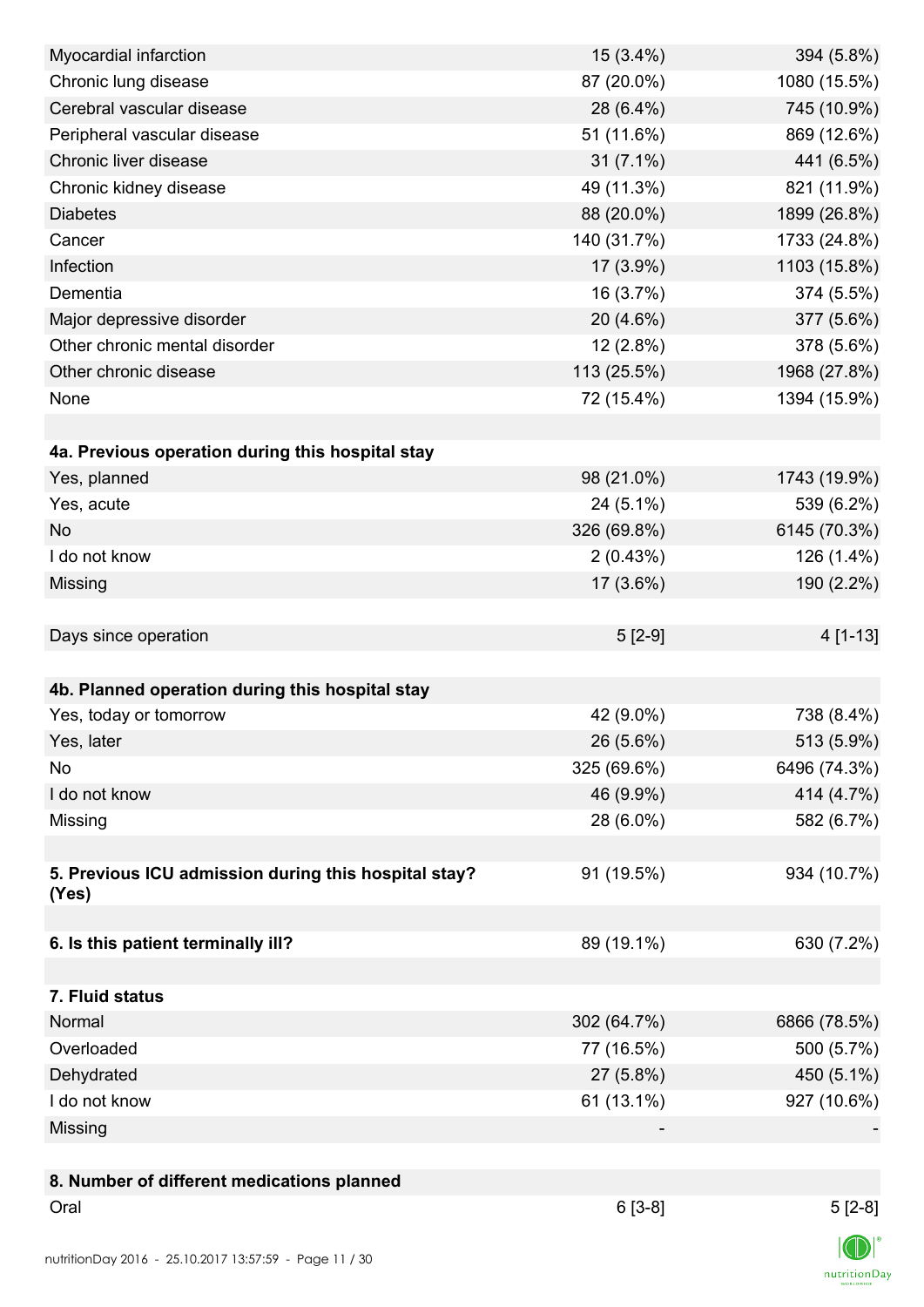| Other                                                                                 | $2[1-3]$    | $2[1-4]$     |
|---------------------------------------------------------------------------------------|-------------|--------------|
|                                                                                       |             |              |
| 9. Was this patient identified as malnourished or at risk of malnutrition?            |             |              |
| Malnourished                                                                          | 71 (15.2%)  | 871 (10.0%)  |
| At risk                                                                               | 69 (14.8%)  | 1543 (17.6%) |
| No                                                                                    | 295 (63.2%) | 5642 (64.5%) |
| I do not know                                                                         | 32 (6.9%)   | 687 (7.9%)   |
| Missing                                                                               |             |              |
|                                                                                       |             |              |
| 10. IV Fluids                                                                         |             |              |
| Electrolyte solution (NaCl, Ringers lactate, etc)                                     | 106 (22.7%) | 3469 (39.7%) |
| 5% Glucose solution                                                                   | 4(0.86%)    | 860 (9.8%)   |
|                                                                                       |             |              |
| 11. Number of ONS drinks planned                                                      | $0 [0-0]$   | $0 [0-0]$    |
|                                                                                       |             |              |
| 12. Nutrition intake                                                                  |             |              |
| Regular hospital food                                                                 | 347 (74.3%) | 4849 (55.5%) |
| Fortified/enriched hospital food                                                      | 22 (4.7%)   | 756 (8.6%)   |
| Protein/energy supplement (e.g. ONS drinks)                                           | 74 (15.8%)  | 998 (11.4%)  |
| <b>Enteral nutrition</b>                                                              | 99 (21.2%)  | 485 (5.5%)   |
| Parenteral nutrition                                                                  | 46 (9.9%)   | 479 (5.5%)   |
| Special diet                                                                          | 85 (18.2%)  | 3072 (35.1%) |
| None                                                                                  | 14 (3.0%)   | 474 (5.4%)   |
|                                                                                       |             |              |
| 13a. All lines and Tubes                                                              |             |              |
| <b>Central Venous</b>                                                                 | 117 (25.1%) | 734 (8.4%)   |
| Peripheral venous access                                                              | 163 (34.9%) | 4122 (47.1%) |
| Nasogastric                                                                           |             | 258 (3.0%)   |
| Nasojejunal                                                                           |             | 38 (0.43%)   |
| Nasoduadenal                                                                          |             | 22 (0.25%)   |
| Enterostoma                                                                           | $3(0.64\%)$ | 42 (0.48%)   |
| Percutaneous endoscopy/surgical gastrostomy                                           | 4(0.86%)    | 67 (0.77%)   |
| Percutaneous endoscopy/surgical jejunostomy                                           |             | 27 (0.31%)   |
| None                                                                                  | 190 (40.7%) | 3894 (44.5%) |
|                                                                                       |             |              |
| 13b. Were there complications with nutrition related lines and tubes since admission? |             |              |
| Yes, previously                                                                       | $5(1.1\%)$  | 87 (1.00%)   |
| Yes, ongoing                                                                          | $1(0.21\%)$ | 80 (0.92%)   |
| No                                                                                    | 442 (94.6%) | 7278 (83.2%) |
| I do not know                                                                         | $5(1.1\%)$  | 846 (9.7%)   |
| Missing                                                                               | 14 (3.0%)   | 452 (5.2%)   |
|                                                                                       |             |              |
| 14. Please indicate if any of the following was done for this patient since admission |             |              |
| Energy requirements were determined                                                   | 103 (22.1%) | 3103 (35.5%) |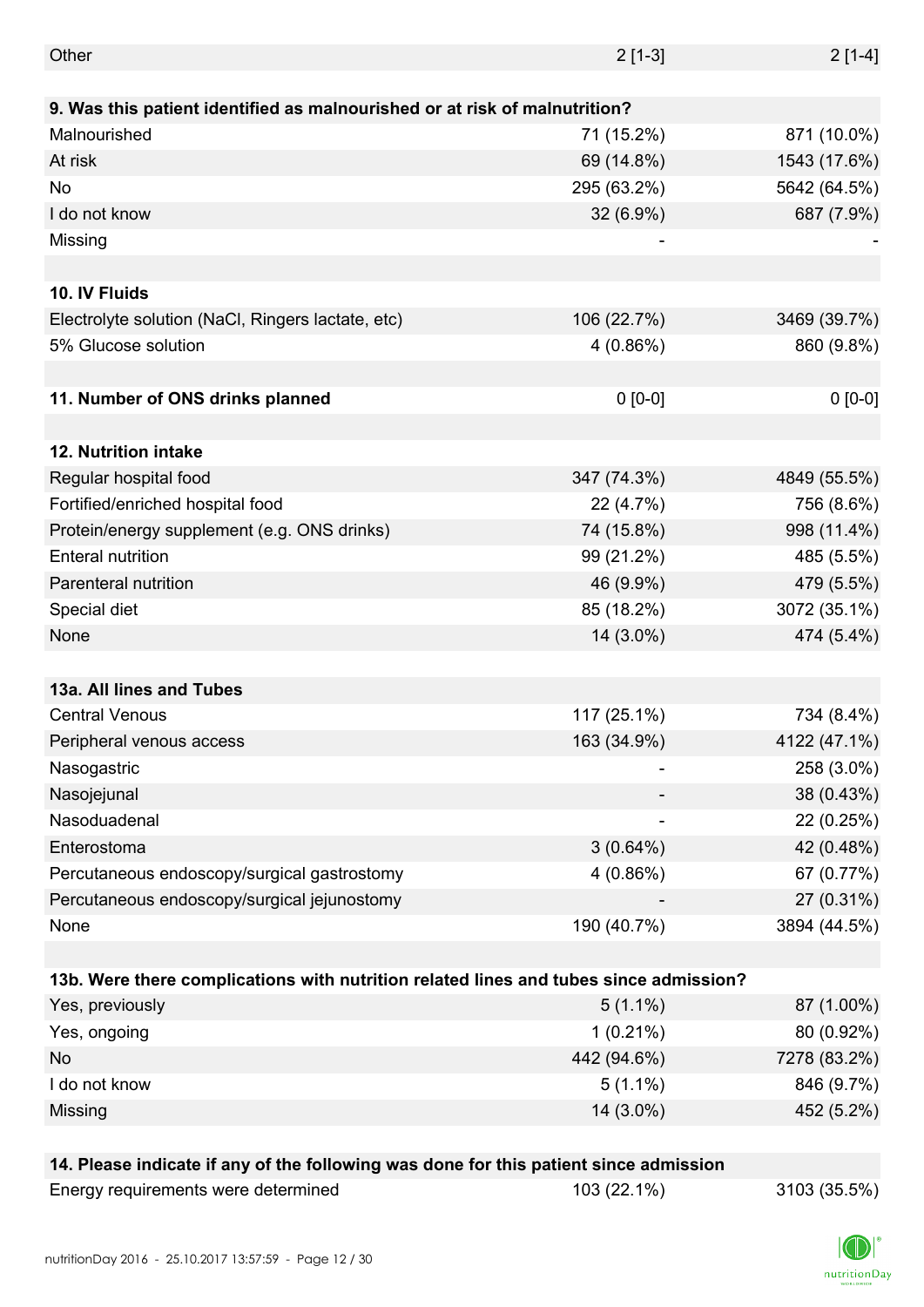| Protein requirements were determined                     | 88 (18.8%)  | 2765 (31.6%) |
|----------------------------------------------------------|-------------|--------------|
| Food/Nutrition intake was recorded in the patient record | 120 (25.7%) | 3893 (44.5%) |
| Nutrition treatment plan was developed                   | 43 (9.2%)   | 3013 (34.5%) |
| Nutrition expert was consulted                           | 108 (23.1%) | 2890 (33.1%) |
| Malnutrition status is recorded in the patient record    | 90 (19.3%)  | 2363 (27.0%) |
| None                                                     |             |              |
|                                                          |             |              |
| 15a. Energy goal                                         |             |              |
| $< 500$ kcal                                             | $1(0.21\%)$ | 268 (3.1%)   |
| 500-999 kcal                                             | $4(0.86\%)$ | 93 (1.1%)    |
| 1000-1499 kcal                                           | $10(2.1\%)$ | 884 (10.1%)  |
| 1500-1999 kcal                                           | 93 (19.9%)  | 2574 (29.4%) |
| >=2000 kcal                                              | 77 (16.5%)  | 958 (11.0%)  |
| Not determined                                           | 257 (55.0%) | 3200 (36.6%) |
| I do not know                                            | 20 (4.3%)   | 730 (8.3%)   |
| Missing                                                  | $5(1.1\%)$  | 36 (0.41%)   |
|                                                          |             |              |
| 15b. Energy intake                                       |             |              |
| $< 500$ kcal                                             | $1(0.21\%)$ | 530 (6.1%)   |
| 500-999 kcal                                             | 16 (3.4%)   | 483 (5.5%)   |
| 1000-1499 kcal                                           | 20 (4.3%)   | 1101 (12.6%) |
| 1500-1999 kcal                                           | 78 (16.7%)  | 1928 (22.1%) |
| >=2000 kcal                                              | 51 (10.9%)  | 584 (6.7%)   |
| Not determined                                           | 225 (48.2%) | 2964 (33.9%) |
| I do not know                                            | 69 (14.8%)  | 1101 (12.6%) |
| Missing                                                  | 7(1.5%)     | 52 (0.59%)   |
|                                                          |             |              |
| 16. Since admission, this patient's health status has    |             |              |
| Improved                                                 | 182 (39.0%) | 4436 (50.7%) |
| Deteriorated                                             | 39 (8.4%)   | 485 (5.5%)   |
| Remained the same                                        | 141 (30.2%) | 2411 (27.6%) |
| This patient has just been admitted                      | 40 (8.6%)   | 555 (6.3%)   |
| I do not know                                            | 65 (13.9%)  | 856 (9.8%)   |
| Missing                                                  |             |              |
|                                                          |             |              |
| Length of hospital stay (days)                           | 10 [6-20]   | 12 [6-24]    |
|                                                          |             |              |
| <b>Outcome Code</b>                                      |             |              |
| 1= Still in the hospital                                 | 14 (3.0%)   | 748 (8.6%)   |
| 2= Transferred to another hospital                       | 8(1.7%)     | 211 (2.4%)   |
| 3= Transferred to long term care                         | $9(1.9\%)$  | 360 (4.1%)   |
| 4= Rehabilitation                                        | 4(0.86%)    | 486 (5.6%)   |
| 5= Discharged home                                       | 356 (76.2%) | 6417 (73.4%) |
| 6= Death                                                 | 12 (2.6%)   | 260 (3.0%)   |

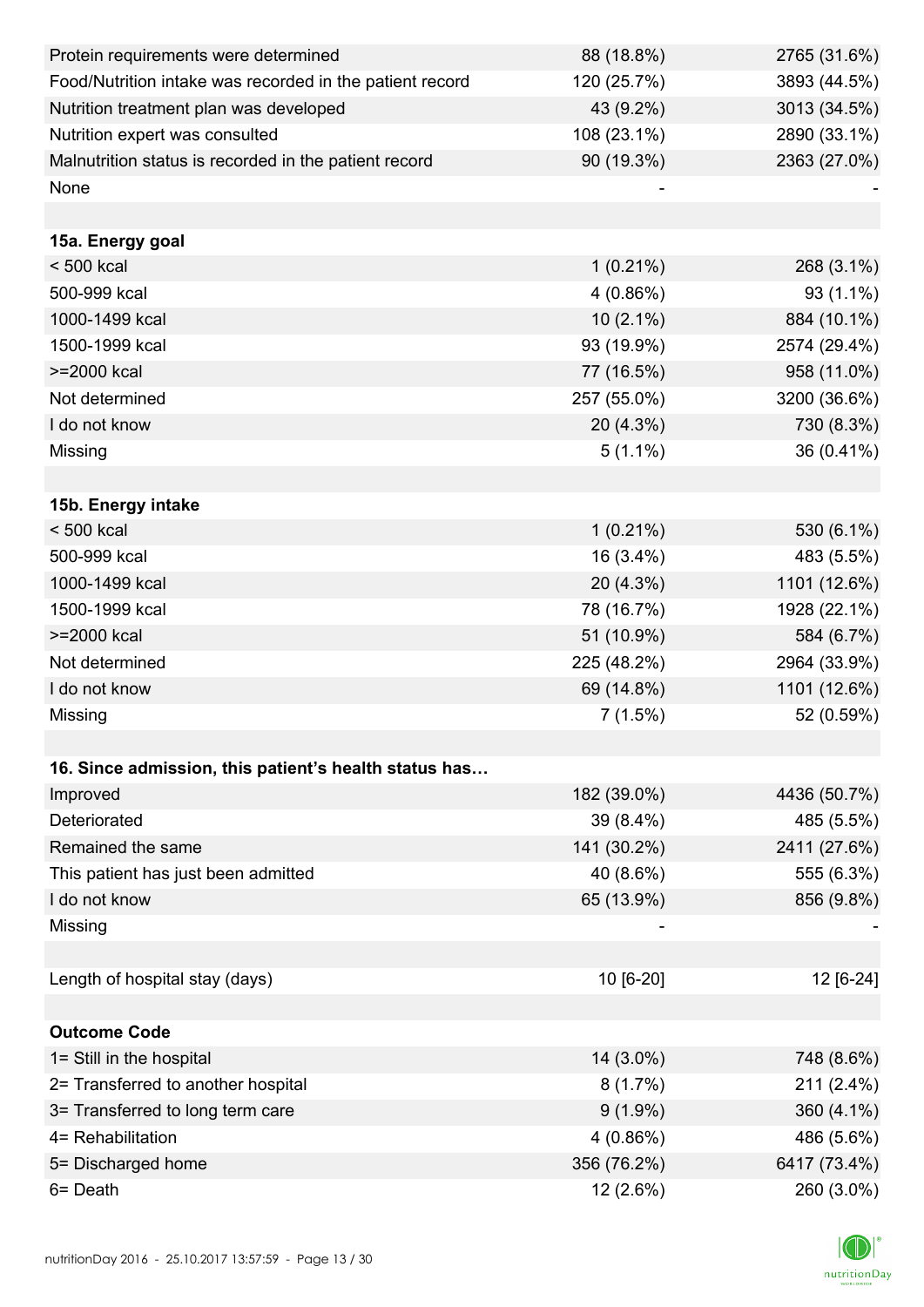| 7 = Others                           | 11 $(2.4\%)$ | 173 (2.0%)   |
|--------------------------------------|--------------|--------------|
| Missing                              | 53 (11.3%)   | 88 (1.0%)    |
|                                      |              |              |
| <b>Readmitted since ND</b>           |              |              |
| $1 = No$                             | 233 (59.9%)  | 6055 (78.3%) |
| 2= Yes, same hospital planned        | 53 (13.6%)   | 457 (5.9%)   |
| 3= Yes, same hospital unplanned      | 34(8.7%)     | 454 (5.9%)   |
| 4= Yes, different hospital planned   | $2(0.51\%)$  | 44 (0.57%)   |
| 5= Yes, different hospital unplanned | $2(0.51\%)$  | 44 (0.57%)   |
| 6= Unknown                           | 55 (14.1%)   | 299 (3.9%)   |
| Missing                              | 6(1.5%)      | 386 (5.0%)   |

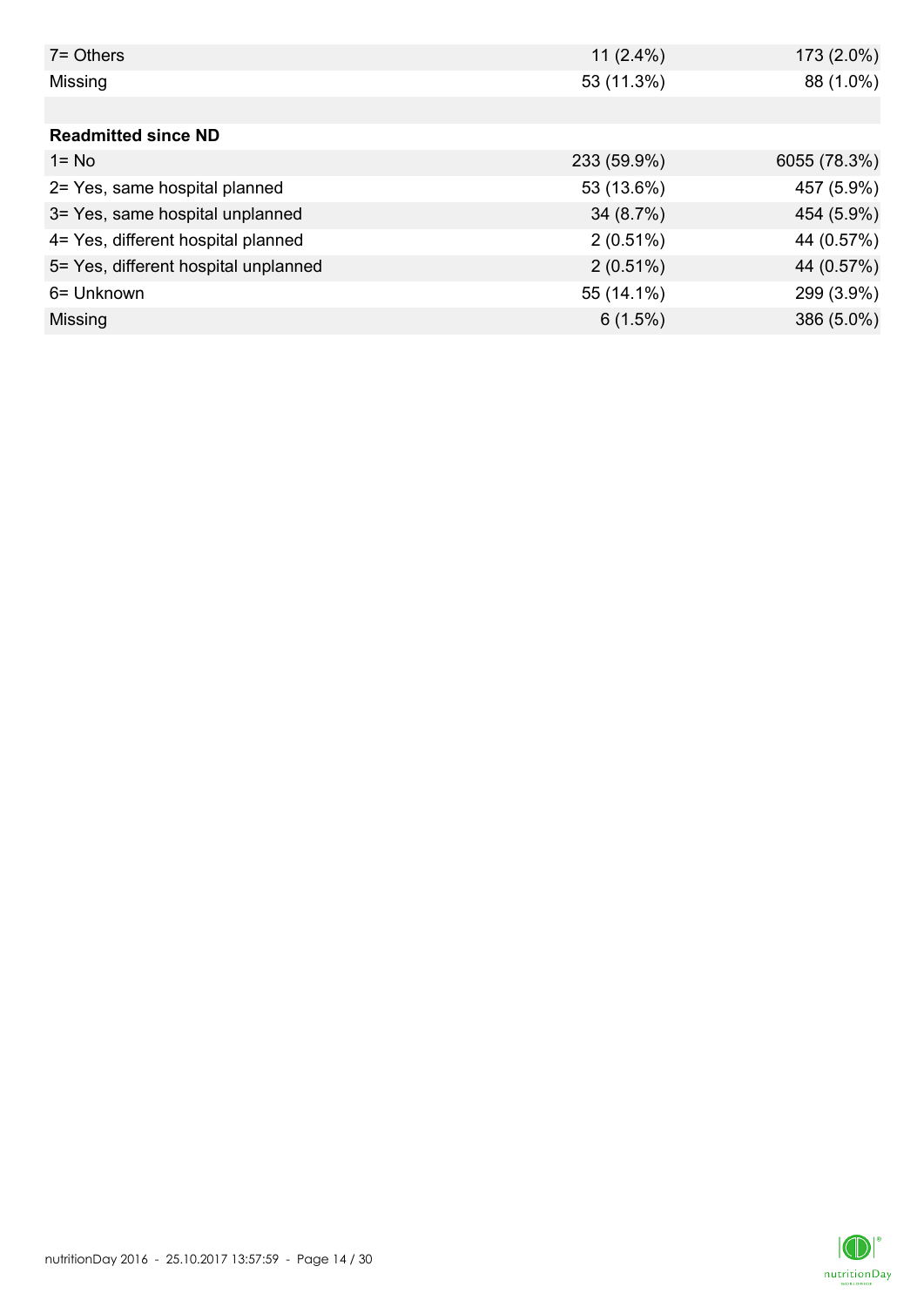|                                                                                   | <b>YOUR RESULTS</b> | <b>REFERENCE RESULTS</b> |
|-----------------------------------------------------------------------------------|---------------------|--------------------------|
|                                                                                   |                     |                          |
| 1. What are your typical dietary habits?                                          |                     |                          |
| No special dietary habits                                                         | 367 (78.8%)         | 5885 (69.8%)             |
| I am vegetarian                                                                   | 7(1.5%)             | 142 (1.7%)               |
| I adhee to a vegan diet                                                           |                     | 50 (0.59%)               |
| I eat gluten-free diet                                                            | $5(1.1\%)$          | 73 (0.87%)               |
| I avoid added sugars                                                              | 62 (13.3%)          | 1290 (15.3%)             |
| I avoid carbohydrates                                                             | 12 (2.6%)           | 477 (5.7%)               |
| I eat a low fat-diet                                                              | 42 (9.0%)           | 972 (11.5%)              |
| I am lactose intolerant                                                           | 7(1.5%)             | 328 (3.9%)               |
| Other special diet due to intolerances/allergies                                  | $8(1.7\%)$          | 171 (2.0%)               |
| Other                                                                             | 22 (4.7%)           | 603 (7.2%)               |
| No answer given                                                                   | 8(1.7%)             | 162 (1.9%)               |
|                                                                                   |                     |                          |
| 2. Where did you live before your current hospital admission?                     |                     |                          |
| At home                                                                           | 409 (87.8%)         | 7497 (89.0%)             |
| In a nursing home or other live-in facility                                       | 15 (3.2%)           | 287 (3.4%)               |
| I was transferred from another hospital                                           | 40 (8.6%)           | 418 (5.0%)               |
| Other                                                                             | $1(0.21\%)$         | 139 (1.6%)               |
| Missing                                                                           | $1(0.21\%)$         | 87 (1.0%)                |
|                                                                                   |                     |                          |
| 3. In general, are you able to walk?                                              |                     |                          |
| Yes                                                                               | 299 (64.2%)         | 5392 (64.0%)             |
| Yes, with someone's help                                                          | 42 (9.0%)           | 899 (10.7%)              |
| Yes, independently using a cane, walker, or crutches                              | 71 (15.2%)          | 1107 (13.1%)             |
| No, I have a wheelchair                                                           | $21(4.5\%)$         | 355 (4.2%)               |
| No, I am bedridden                                                                | 24 (5.2%)           | 548 (6.5%)               |
| Missing                                                                           | $9(1.9\%)$          | 127 (1.5%)               |
|                                                                                   |                     |                          |
| 4. In general, how would you say your health is?                                  |                     |                          |
| Very good                                                                         | 17 (3.6%)           | 615 (7.3%)               |
| Good                                                                              | 118 (25.3%)         | 3078 (36.5%)             |
| Fair                                                                              | 187 (40.1%)         | 3196 (37.9%)             |
| Poor                                                                              | 110 (23.6%)         | 1144 (13.6%)             |
| Very poor                                                                         | $25(5.4\%)$         | 254 (3.0%)               |
| Missing                                                                           | $9(1.9\%)$          | 141 (1.7%)               |
|                                                                                   |                     |                          |
| 5. Over the last 12 months prior to your current hospital admission approximately |                     |                          |
| how many times have you seen a doctor?                                            | $6[3-12]$           | 4 [2-10]                 |
|                                                                                   |                     |                          |

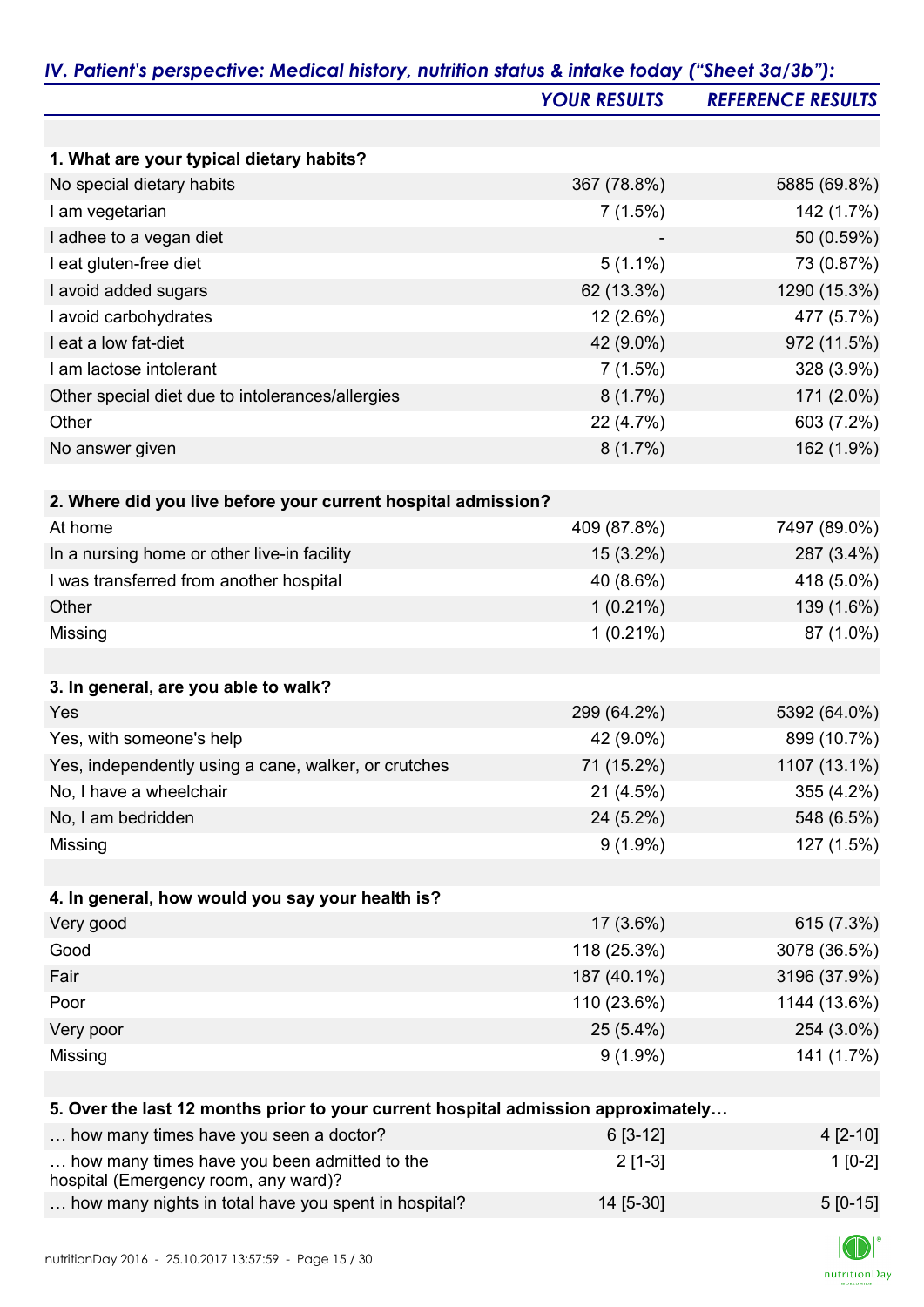| 6. How many different medications do you take routinely each day (prior to hospitalisation)? |                          |                            |
|----------------------------------------------------------------------------------------------|--------------------------|----------------------------|
| $1 - 2$                                                                                      | 108 (23.2%)              | 1638 (19.4%)               |
| $3-5$                                                                                        | 145 (31.1%)              | 2272 (27.0%)               |
| More than 5                                                                                  | 142 (30.5%)              | 2608 (30.9%)               |
| None                                                                                         | 51 (10.9%)               | 1375 (16.3%)               |
| I do not know                                                                                | 17 (3.6%)                | 429 (5.1%)                 |
| Missing                                                                                      | 3(0.64%)                 | 106 (1.3%)                 |
|                                                                                              |                          |                            |
| 7. Do you have health insurance?                                                             |                          |                            |
| Yes, private insurance only                                                                  | 31 (6.7%)                | 1250 (14.8%)               |
| Yes, public insurance only                                                                   | 409 (87.8%)              | 4213 (50.0%)               |
| Yes, both                                                                                    | 13 (2.8%)                | 1101 (13.1%)               |
| None                                                                                         |                          | 1114 (13.2%)               |
| I prefer not to answer                                                                       | $3(0.64\%)$              | 483 (5.7%)                 |
| Missing                                                                                      | $10(2.1\%)$              | 267 (3.2%)                 |
|                                                                                              |                          |                            |
| 8. What was your weight 5 years ago?                                                         | 79 [65-90]               | 70 [60-83]                 |
| I do not know                                                                                | 114 (24.5%)              | 2268 (26.9%)               |
|                                                                                              |                          |                            |
| 9a. Have you lost weight within the last 3 months?                                           |                          |                            |
| Yes, intentionally                                                                           | $33(7.1\%)$              | 795 (9.4%)                 |
| Yes, unintentionally                                                                         | 207 (44.4%)              | 3179 (37.7%)               |
| No, my weight stayed the same                                                                | 146 (31.3%)              | 2488 (29.5%)               |
| No, I gained weight                                                                          | 45 (9.7%)                | 911 (10.8%)                |
| I do not know                                                                                | 26 (5.6%)                | 856 (10.2%)                |
| Missing                                                                                      | $9(1.9\%)$               | 199 (2.4%)                 |
|                                                                                              |                          |                            |
| 9b. If yes, how many kg did you lose?                                                        | $8[4-11]$                | $6[3-10]$                  |
| I do not know                                                                                | $21(8.8\%)$              | 672 (16.9%)                |
|                                                                                              |                          |                            |
| 10. Did you know about your hospitalisation two days                                         | 221 (48.9%)              | 3142 (39.1%)               |
| before admission? (Yes)                                                                      |                          |                            |
|                                                                                              |                          |                            |
| 11. Please indicate if you                                                                   |                          |                            |
| were weighed at admission                                                                    | 285 (61.4%)              | 4710 (56.2%)               |
| were informed about your nutrition status                                                    | 151 (32.7%)              | 2651 (32.0%)               |
| were informed about nutrition care options                                                   | 135 (29.5%)              | 2341 (28.3%)               |
| received special nutrition care                                                              | 117 (25.6%)              | 2232 (27.0%)               |
|                                                                                              |                          |                            |
| 12. How well have you eaten in the week before you were admitted to the hospital?            |                          |                            |
| More than normal<br>Normal                                                                   | 14 (3.0%)<br>274 (58.8%) | 366 (4.4%)<br>5184 (62.0%) |
|                                                                                              |                          |                            |

| 274 (58.8%) | 5184 (62.0%) |
|-------------|--------------|
| 66 (14.2%)  | 801 (9.6%)   |
| 53 (11.4%)  | 1028 (12.3%) |
|             |              |

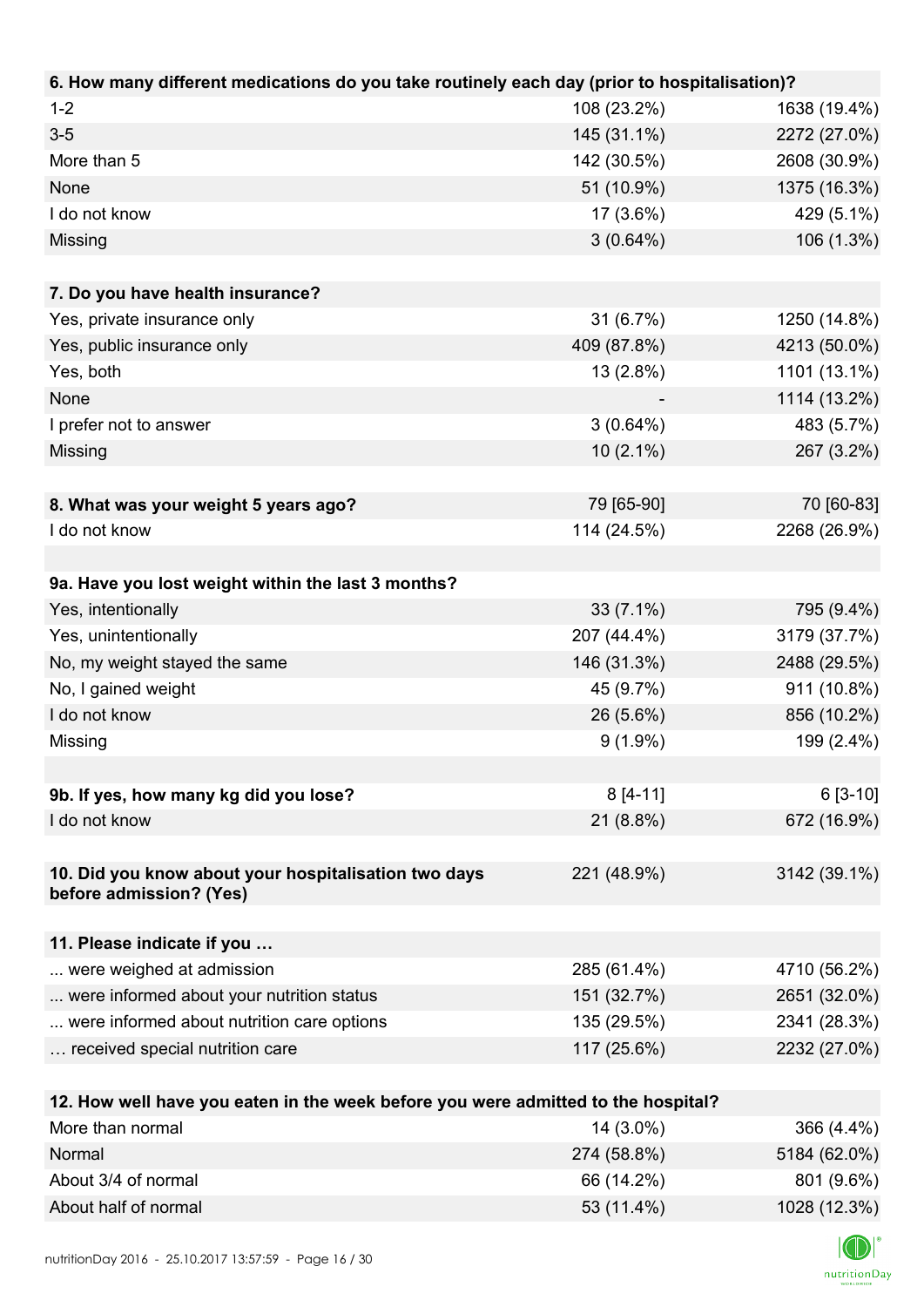| About a quarter to nearly nothing                                              | 55 (11.8%)             | 750 (9.0%)                |
|--------------------------------------------------------------------------------|------------------------|---------------------------|
| I do not know                                                                  | $1(0.21\%)$            | 82 (0.98%)                |
| Missing                                                                        | $3(0.64\%)$            | 157 (1.9%)                |
|                                                                                |                        |                           |
| 13. In general, how satisfied are you with the food at the hospital?           |                        |                           |
| Very satisfied                                                                 | 139 (29.8%)            | 2303 (27.5%)              |
| Somewhat satisfied                                                             | 143 (30.7%)            | 2525 (30.2%)              |
| <b>Neutral</b>                                                                 | 97 (20.8%)             | 1669 (19.9%)              |
| <b>Dissatisfied</b>                                                            | 28 (6.0%)              | 652 (7.8%)                |
| Very dissatisfied                                                              | $12(2.6\%)$            | 252 (3.0%)                |
| I do not know                                                                  | 39 (8.4%)              | 712 (8.5%)                |
| Missing                                                                        | 8(1.7%)                | 255 (3.0%)                |
|                                                                                |                        |                           |
| 14. Did you get any help with eating TODAY?                                    |                        |                           |
| Yes, from family or friends                                                    | $3(0.64\%)$            | 910 (10.9%)               |
| Yes, from hospital staff                                                       | 21(4.5%)               | 544 (6.5%)                |
| No                                                                             | 415 (89.1%)            | 6450 (77.1%)              |
| I do not know                                                                  | $3(0.64\%)$            | 107 (1.3%)                |
| Missing                                                                        | 24 (5.2%)              | 357 (4.3%)                |
|                                                                                |                        |                           |
| 15. Were you able to eat without interruption TODAY?<br>(Yes)                  | 317 (73.0%)            | 5869 (74.5%)              |
|                                                                                |                        |                           |
|                                                                                |                        |                           |
| 16a. Please indicate how much hospital food you ate for lunch or dinner TODAY: |                        |                           |
| About all                                                                      | 202 (43.3%)            | 4051 (48.4%)              |
| 1/2                                                                            | 134 (28.8%)            | 1966 (23.5%)              |
| 1/4                                                                            | 61 (13.1%)             | 1005 (12.0%)              |
| Nothing                                                                        | 43 (9.2%)              | 975 (11.7%)               |
| Missing                                                                        | 26 (5.6%)              | 371 (4.4%)                |
|                                                                                |                        |                           |
| 16b. The portion size of the meal I ordered TODAY was                          |                        |                           |
| Standard                                                                       | 321 (68.9%)            | 5388 (64.4%)              |
| Smaller                                                                        | 47 (10.1%)             | 778 (9.3%)                |
| Larger                                                                         | $3(0.64\%)$            | 328 (3.9%)                |
| I do not know                                                                  | 38 (8.2%)              | 848 (10.1%)               |
| Missing                                                                        | 57 (12.2%)             | 1026 (12.3%)              |
|                                                                                |                        |                           |
| 17. If you did not eat everything of your meal, please tell us why:            |                        |                           |
| I did not like the type of food offered                                        | 24 (10.1%)             | 570 (14.4%)               |
| I did not like the smell/taste of the food                                     | 22 (9.2%)              | 443 (11.2%)               |
| The food did not fit my cultural/religious preferences                         |                        | 47 (1.2%)                 |
| The food was too hot                                                           |                        | 14 (0.35%)                |
| The food was too cold                                                          | $2(0.84\%)$            | 86 (2.2%)                 |
| Due to food allergy/intolerance<br>I was not hungry at that time               | 1(0.42%)<br>49 (20.6%) | 25 (0.63%)<br>672 (17.0%) |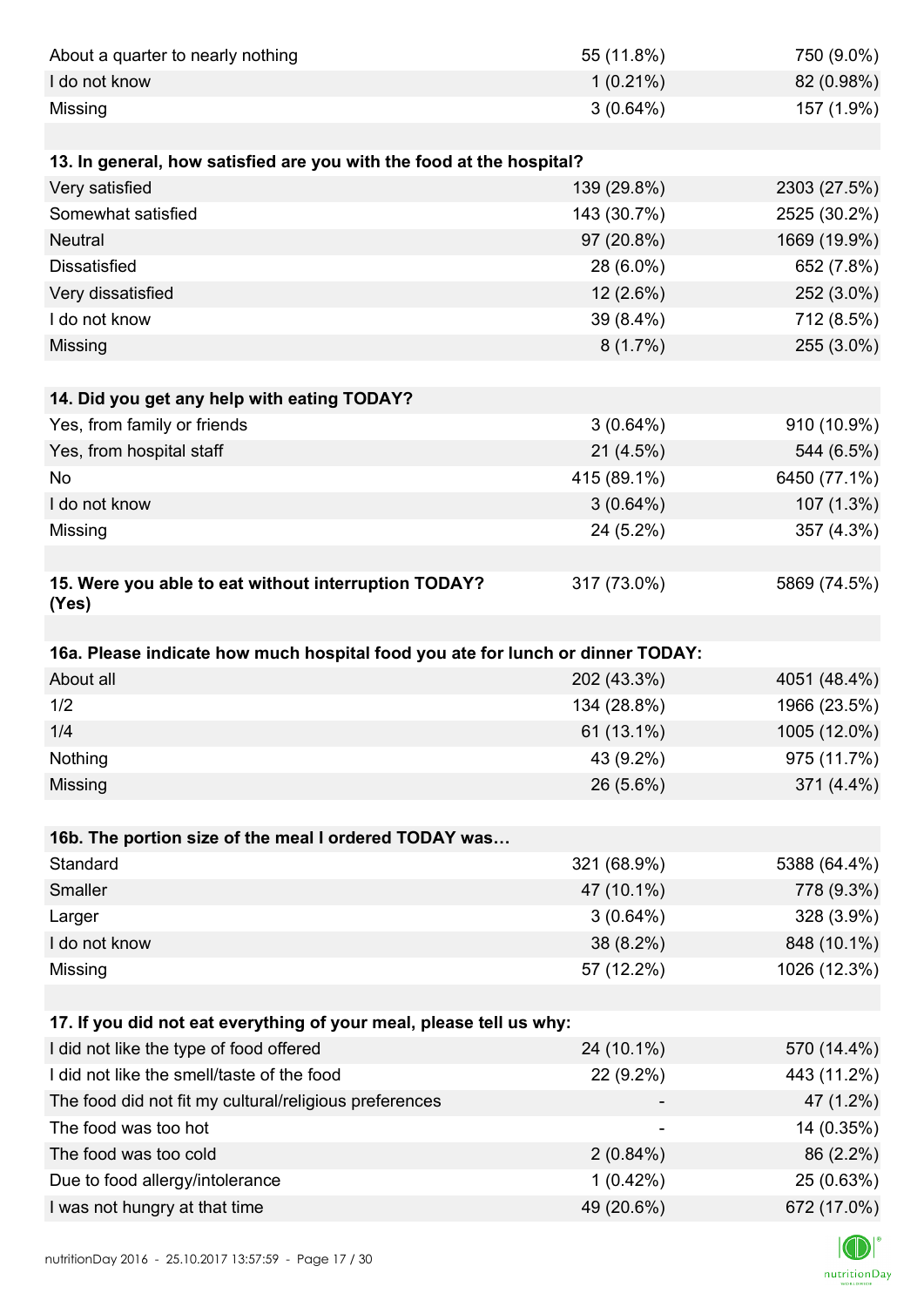| I do not have my usual appetite                                                      | 89 (37.4%)  | 1114 (28.2%) |
|--------------------------------------------------------------------------------------|-------------|--------------|
| I have problems chewing/swallowing                                                   | $17(7.1\%)$ | 225 (5.7%)   |
| I normally eat less than what was served                                             | 29 (12.2%)  | 428 (10.8%)  |
| I had nausea/vomiting                                                                | 27 (11.3%)  | 327 (8.3%)   |
| I was too tired                                                                      | 16 (6.7%)   | 219 (5.5%)   |
| I cannot eat without help                                                            | $1(0.42\%)$ | 68 (1.7%)    |
| I was not allowed to eat                                                             | 20 (8.4%)   | 449 (11.4%)  |
| I had an exam, surgery, or test and missed my meal                                   | 14 (5.9%)   | 234 (5.9%)   |
| I did not get requested food                                                         | $5(2.1\%)$  | 53 (1.3%)    |
| No answer given                                                                      | 24 (10.1%)  | 481 (12.2%)  |
|                                                                                      |             |              |
| 18. Enter the number of glasses/cups of the drinks you consumed in the last 24 hours |             |              |
| Water                                                                                | $5[3-7]$    | $3[2-5]$     |
| Tea                                                                                  | $2[1-3]$    | $1[0-2]$     |
| Coffee                                                                               | $2[1-3]$    | $1[0-2]$     |
| <b>Milk</b>                                                                          | $1[1-2]$    | $1[0-1]$     |
| Fruit juice                                                                          | $2[1-2]$    | $1[0-2]$     |
| Soft drinks                                                                          | $3[1-4]$    | $0[0-1]$     |
| <b>Nutrition drink</b>                                                               | $1[1-2]$    | $0 [0-1]$    |
| Other                                                                                | $1[1-2]$    | $0 [0-1]$    |
|                                                                                      |             |              |
| 19a. Did you eat any food apart from hospital food<br><b>TODAY?</b>                  | 98 (22.4%)  | 2048 (26.7%) |
| 19b. If yes, what did you eat?                                                       |             |              |
| Sweet snacks                                                                         | 39 (39.8%)  | 501 (24.5%)  |
| Salty snacks                                                                         | $6(6.1\%)$  | 273 (13.3%)  |
| Homemade food                                                                        | 13 (13.3%)  | 302 (14.7%)  |
| Fruits                                                                               | 38 (38.8%)  | 724 (35.4%)  |
| Dairy products                                                                       | 10 (10.2%)  | 212 (10.4%)  |
| Food delivered/restaurant                                                            | $3(3.1\%)$  | 84 (4.1%)    |
| Sandwich                                                                             | $5(5.1\%)$  | 139 (6.8%)   |
| Other                                                                                | 12 (12.2%)  | 400 (19.5%)  |
|                                                                                      |             |              |
| 20. How has your food intake changed since your hospital admission?                  |             |              |
| Increased                                                                            | 38 (8.2%)   | 1138 (13.6%) |
| Decreased                                                                            | 187 (40.1%) | 2694 (32.2%) |
| Stayed the same                                                                      | 192 (41.2%) | 3504 (41.9%) |
| I do not know                                                                        | $25(5.4\%)$ | 582 (7.0%)   |
| Missing                                                                              | 24 (5.2%)   | 450 (5.4%)   |
|                                                                                      |             |              |
| 21. TODAY I feel                                                                     |             |              |
| Stronger than at admission                                                           | 164 (35.2%) | 3635 (43.4%) |
| Weaker than at admission                                                             | 87 (18.7%)  | 1458 (17.4%) |
| Same as at admission                                                                 | 153 (32.8%) | 2363 (28.2%) |
|                                                                                      |             |              |

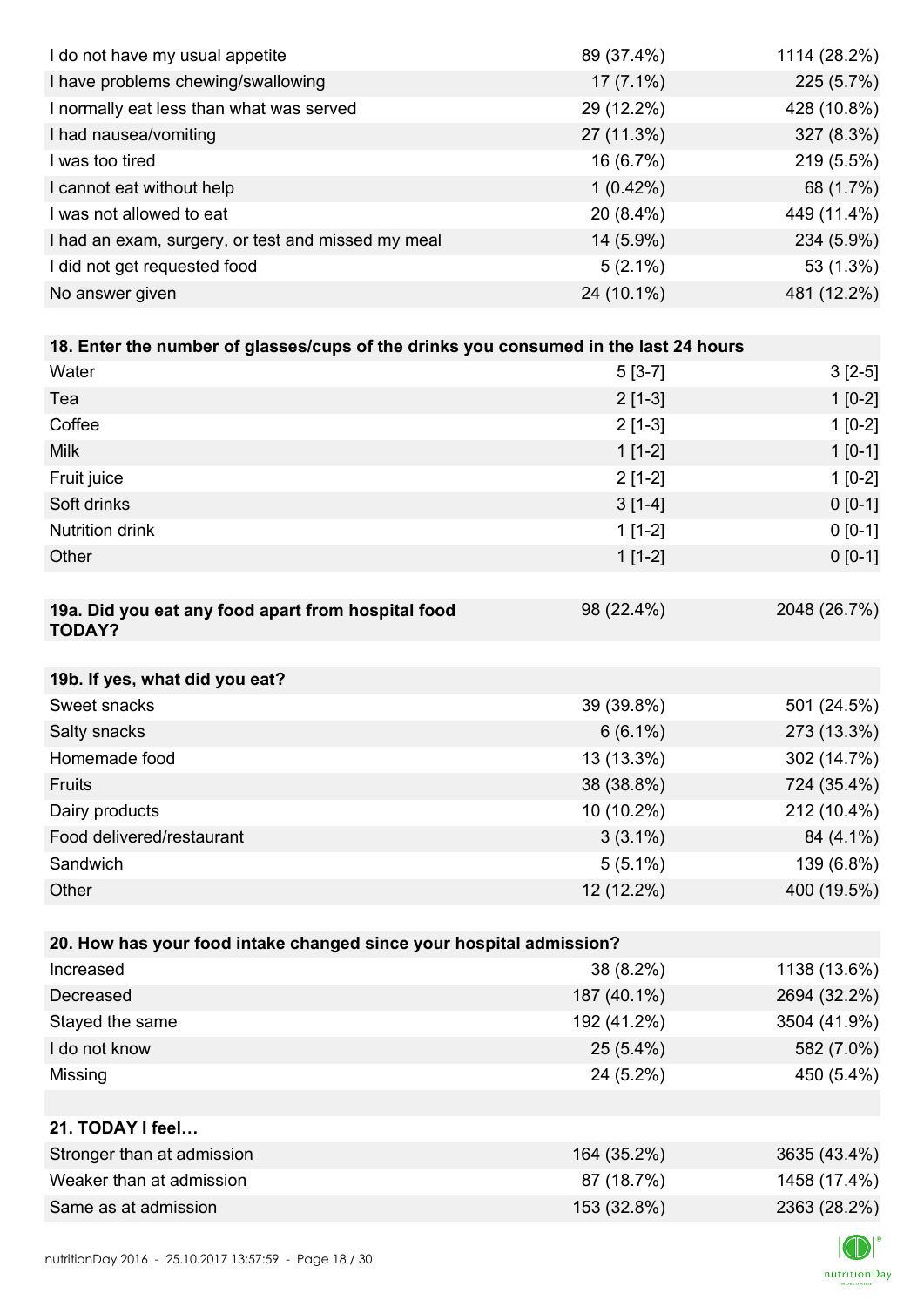| I was admitted today                                 | 14 (3.0%)   | 236 (2.8%)   |
|------------------------------------------------------|-------------|--------------|
| I do not know                                        | 29 (6.2%)   | 454 (5.4%)   |
| Missing                                              | 19 (4.1%)   | 222 (2.7%)   |
|                                                      |             |              |
| 22. Can you walk without assistance TODAY?           |             |              |
| Yes                                                  | 312 (67.0%) | 4925 (58.9%) |
| No, only with assistance                             | 107 (23.0%) | 2067 (24.7%) |
| No, I stay in bed                                    | 34 (7.3%)   | 929 (11.1%)  |
| Missing                                              | 13 (2.8%)   | 447 (5.3%)   |
|                                                      |             |              |
| 23. Did anyone help you complete this questionnaire? | 270 (59.7%) | 5634 (69.0%) |

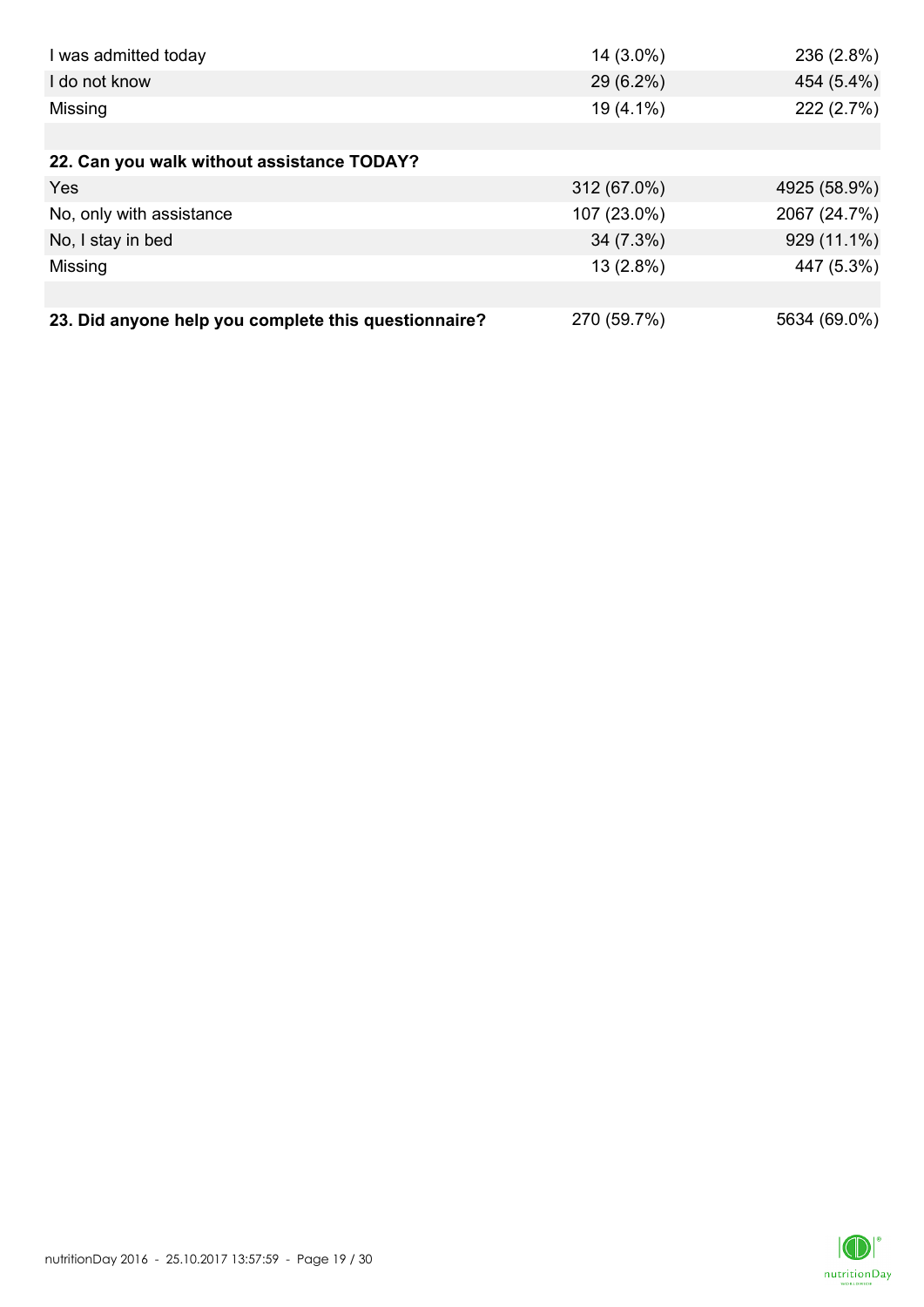## *V. Oncology: Unit organisation and structures ("Sheet 1 onco"):*

|                                                                           | <b>YOUR RESULTS</b>      | <b>REFERENCE RESULTS</b> |
|---------------------------------------------------------------------------|--------------------------|--------------------------|
| Number of units with cancer patients:                                     | 7                        | 113                      |
| Computerized system in hospital:                                          | 7 units (100%) YES       | 109 units (96%) YES      |
| Nutritional treatment of cancer patients is part of<br>overall care plan  | 7 units (100%) YES       | 95 units (84%) YES       |
| <b>Nutritional treatment is considered</b>                                |                          |                          |
| Routinely                                                                 | $4(57,1\%)$              | 56 (49.6%)               |
| When patient asks                                                         | $4(57,1\%)$              | 29 (25.7%)               |
| When body weight loss > 10%                                               | $4(57,1\%)$              | 39 (34.5%)               |
| During palliative phase                                                   | 2(28,6%)                 | 33 (29.2%)               |
| Other                                                                     | 2(28,6%)                 | $6(5.31\%)$              |
| Missing                                                                   |                          | 17 (15.0%)               |
| Nutritional treatment is not part of the<br>comprehensive approach due to |                          |                          |
| Lack of evidence                                                          |                          | 7(6.19%)                 |
| No knowledge of the field                                                 |                          | 7(6.19%)                 |
| No reimbursement                                                          |                          | 7(6.19%)                 |
| It feeds the tumour                                                       | $\overline{\phantom{0}}$ | 1(0.88%)                 |
| Other                                                                     |                          | 4(3.54%)                 |
| Nutritional therapy used for cancer patients                              |                          |                          |
| Nutrition according to nutrition plan                                     | 3(42,9%)                 | 64 (56.6%)               |
| Calculation of energy needs                                               | 6(85,7%)                 | 82 (72.6%)               |
| Monitoring patients intake and use of oral<br>supplements                 | 6(85,7%)                 | 99 (87.6%)               |
| None                                                                      | $1(14,3\%)$              | 4(3.54%)                 |
| Other                                                                     | 2(28,6%)                 | 5(4.42%)                 |
| Missing                                                                   |                          | 2(1.77%)                 |
| Nutritional therapy is not used due to                                    |                          |                          |
| Lack of evidence                                                          |                          | 2(1.77%)                 |
| Lack of experience                                                        |                          | $6(5.31\%)$              |
| No reimbursement                                                          |                          | 3(2.65%)                 |
| Lack of dietitians                                                        |                          | 8(7.08%)                 |
| Lack of other experts                                                     | $\overline{a}$           | 3(2.65%)                 |
| Other                                                                     | $1(14,3\%)$              | 1(0.88%)                 |
| Missing                                                                   |                          |                          |

#### **Assessment of parameters in cancer patients & methods used:**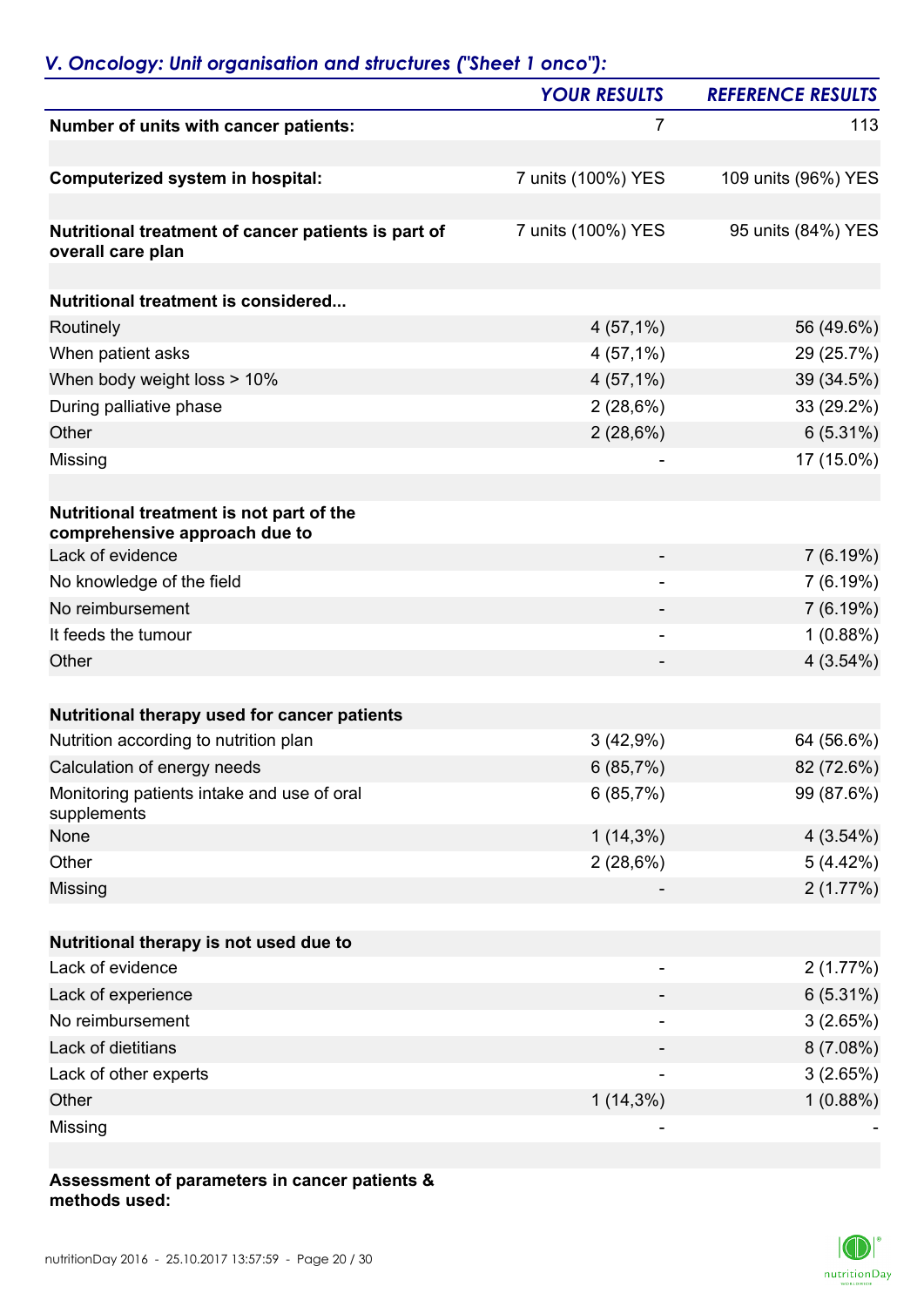| Anthropometry/Body composition: |                          |             |
|---------------------------------|--------------------------|-------------|
| <b>Body weight</b>              |                          |             |
| Regularly                       | 7 (100%)                 | 75 (66.4%)  |
| At chemotherapy                 |                          | 12 (10.6%)  |
| When necessary                  |                          | 23 (20.4%)  |
| Never                           |                          | 1(0.88%)    |
| Unknown                         | $\overline{\phantom{0}}$ | 1(0.88%)    |
| Missing                         |                          | 1(0.88%)    |
|                                 |                          |             |
| Anthropometrics (circumference) |                          |             |
| Regularly                       | 2(28,6%)                 | 12 (10.6%)  |
| At chemotherapy                 |                          | 1(0.88%)    |
| When necessary                  | 3(42,9%)                 | 40 (35.4%)  |
| <b>Never</b>                    | 2(28,6%)                 | 53 (46.9%)  |
| Unknown                         | -                        | 1(0.88%)    |
| Missing                         |                          | $6(5.31\%)$ |
|                                 |                          |             |
| <b>BIA</b>                      |                          |             |
| Regularly                       | 2(28,6%)                 | 5 (4.42%)   |
| At chemotherapy                 | $1(14,3\%)$              |             |
| When necessary                  | 3(42,9%)                 | 23 (20.4%)  |
| <b>Never</b>                    | $1(14,3\%)$              | 77 (68.1%)  |
| Unknown                         |                          | 3(2.65%)    |
| Missing                         |                          | 5(4.42%)    |
|                                 |                          |             |
| <b>CT SCAN</b>                  |                          |             |
| Regularly                       | $1(14,3\%)$              | 6(5.31%)    |
| At chemotherapy                 |                          | 1(0.88%)    |
| When necessary                  | 2(28,6%)                 | 29 (25.7%)  |
| Never                           | 3(42,9%)                 | 70 (61.9%)  |
| Unknown                         | $1(14,3\%)$              | 3(2.65%)    |
| Missing                         |                          | 4(3.54%)    |
|                                 |                          |             |
| <b>DEXA</b>                     |                          |             |
| Regularly                       |                          | 2(1.77%)    |
| At chemotherapy                 |                          |             |
| When necessary                  | $1(14,3\%)$              | 15 (13.3%)  |
| Never                           | 5(71,4%)                 | 83 (73.5%)  |
| Unknown                         | $1(14,3\%)$              | 8(7.08%)    |
| Missing                         |                          | 5(4.42%)    |
|                                 |                          |             |
| Other (body composition)        |                          |             |
| Regularly                       | $1(14,3\%)$              | 1(0.88%)    |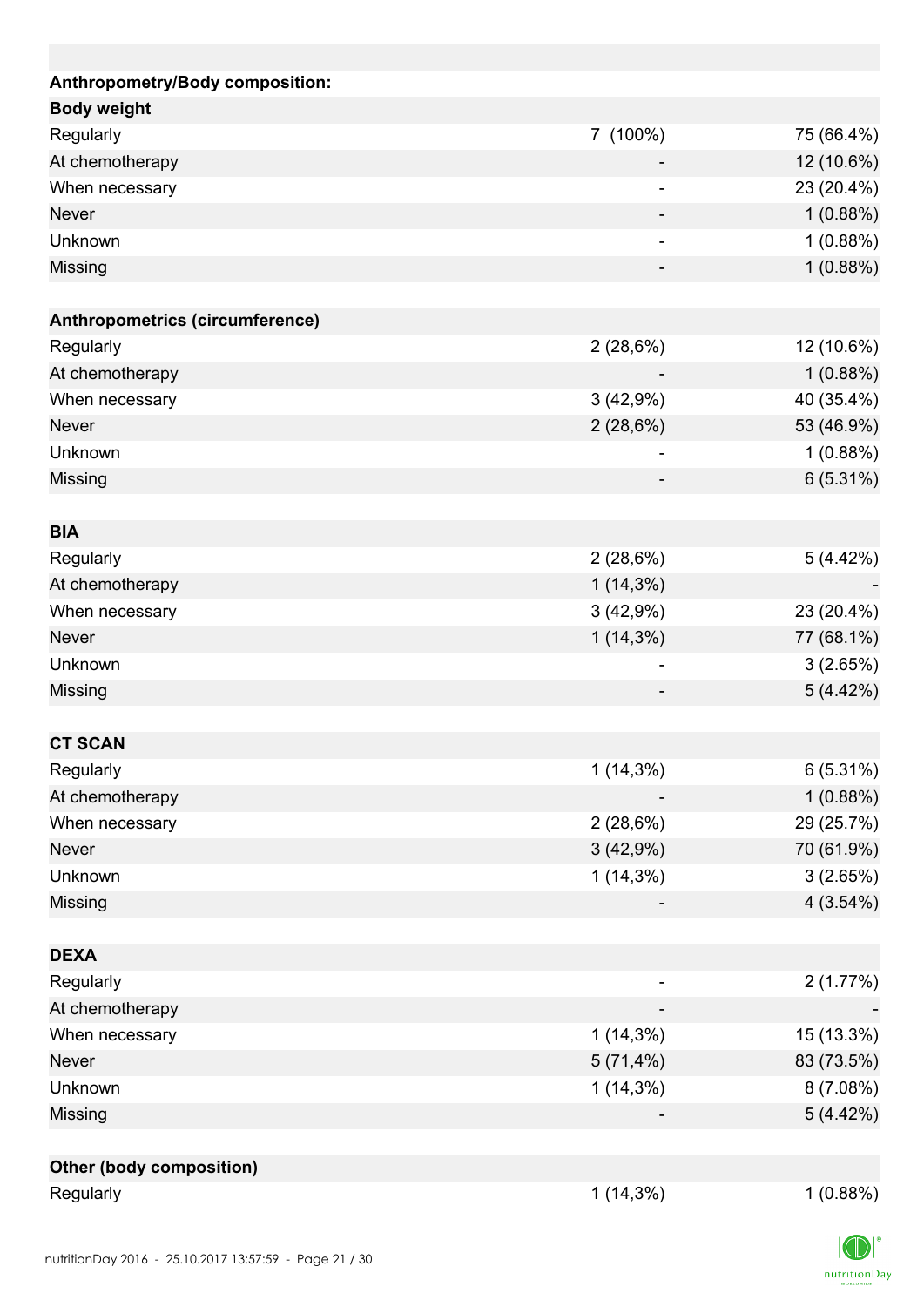| At chemotherapy                      |             |             |
|--------------------------------------|-------------|-------------|
| When necessary                       |             | 16 (14.2%)  |
| <b>Never</b>                         | 2(28,6%)    | 40 (35.4%)  |
| Unknown                              | $1(14,3\%)$ | 19 (16.8%)  |
| Missing                              | 3(42,9%)    | 37 (32.7%)  |
|                                      |             |             |
| <b>Body function:</b>                |             |             |
| Handgrip                             |             |             |
| Regularly                            | 2(28,6%)    | 6(5.31%)    |
| At chemotherapy                      |             | 1(0.88%)    |
| When necessary                       | 2(28,6%)    | 36 (31.9%)  |
| Never                                | 3(42,9%)    | 60 (53.1%)  |
| Unknown                              |             | 4(3.54%)    |
| Missing                              | ۰           | 6(5.31%)    |
|                                      |             |             |
| 6-minutes walking test               |             |             |
| Regularly                            |             | 3(2.65%)    |
| At chemotherapy                      |             |             |
| When necessary                       | 2(28,6%)    | 32 (28.3%)  |
| Never                                | $5(71,4\%)$ | 66 (58.4%)  |
| Unknown                              |             | 5(4.42%)    |
| Missing                              |             | 7(6.19%)    |
|                                      |             |             |
| <b>Other (body function)</b>         |             |             |
| Regularly                            | 2(28,6%)    | $4(3.54\%)$ |
| At chemotherapy                      |             |             |
| When necessary                       | 2(28,6%)    | 22 (19.5%)  |
| Never                                | $1(14,3\%)$ | 45 (39.8%)  |
| Unknown                              | $1(14,3\%)$ | 15 (13.3%)  |
| Missing                              | $1(14,3\%)$ | 27 (23.9%)  |
|                                      |             |             |
| Nutritional requirements, calculated |             |             |
| Regularly                            | 3(42,9%)    | 32 (28.3%)  |
| At chemotherapy                      |             |             |
| When necessary                       | 2(28,6%)    | 64 (56.6%)  |
| Never                                | $1(14,3\%)$ | 5(4.42%)    |
| Unknown                              |             |             |
| Missing                              | $1(14,3\%)$ | 12 (10.6%)  |
|                                      |             |             |
| <b>Nutritional intake:</b>           |             |             |
| <b>Every meal</b>                    |             |             |
| Regularly                            | $1(14,3\%)$ | 31 (27.4%)  |
| At chemotherapy                      |             | 1(0.88%)    |
| When necessary                       | 2(28,6%)    | 49 (43.4%)  |

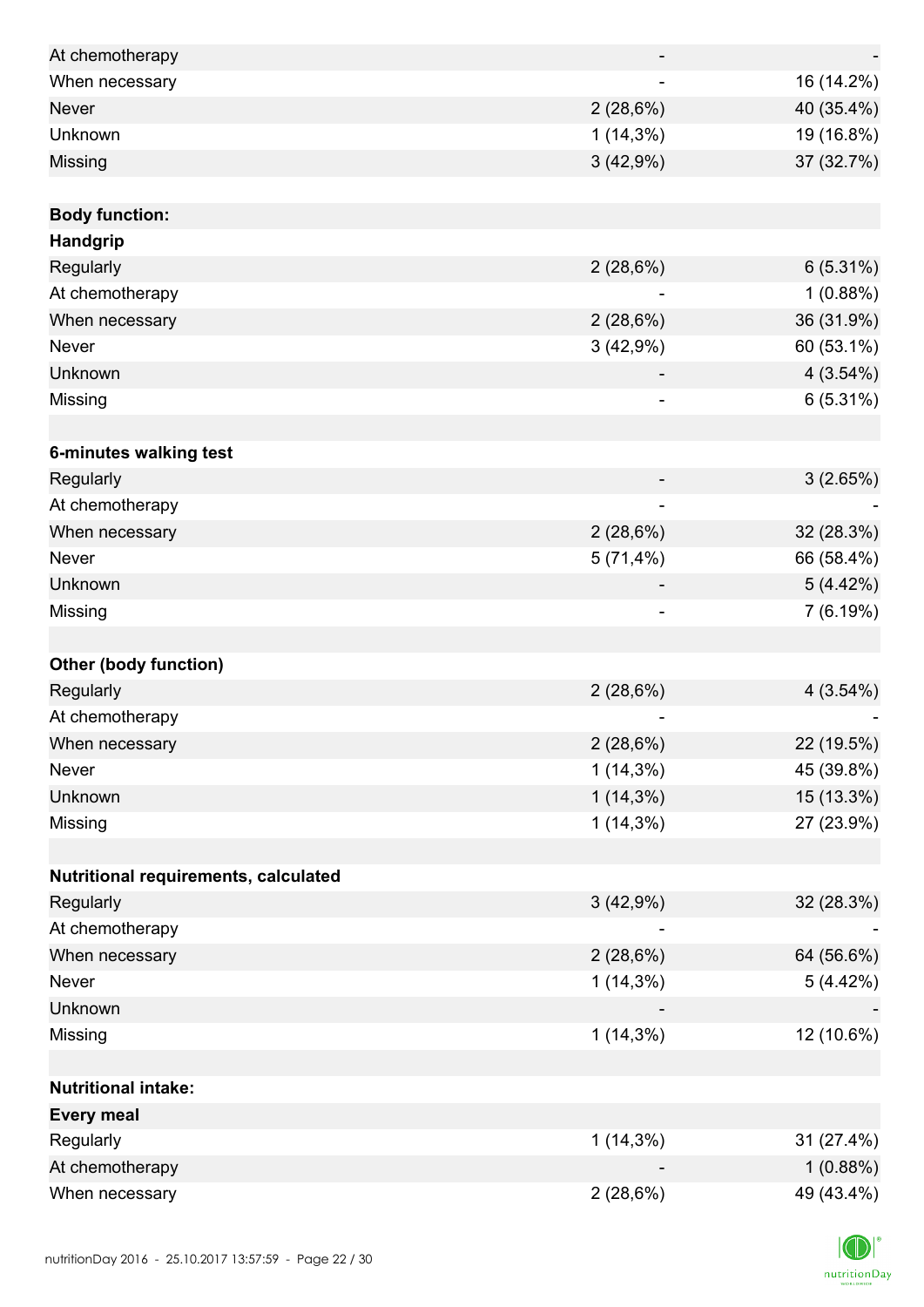| <b>Never</b>                 | $1(14,3\%)$ | 13 (11.5%) |
|------------------------------|-------------|------------|
| Unknown                      |             |            |
|                              | 2(28,6%)    | 6(5.31%)   |
| Missing                      | $1(14,3\%)$ | 13 (11.5%) |
|                              |             |            |
| 1 meal per day               |             |            |
| Regularly                    | $1(14,3\%)$ | 12 (10.6%) |
| At chemotherapy              |             | 1(0.88%)   |
| When necessary               | 2(28,6%)    | 34 (30.1%) |
| <b>Never</b>                 | $1(14,3\%)$ | 19 (16.8%) |
| Unknown                      | 2(28,6%)    | 9(7.96%)   |
| Missing                      | $1(14,3\%)$ | 38 (33.6%) |
|                              |             |            |
| 2 meals per day              |             |            |
| Regularly                    |             | 12 (10.6%) |
| At chemotherapy              |             |            |
| When necessary               | 2(28,6%)    | 33 (29.2%) |
| <b>Never</b>                 | 2(28,6%)    | 20 (17.7%) |
| Unknown                      | 2(28,6%)    | 9(7.96%)   |
| Missing                      | $1(14,3\%)$ | 39 (34.5%) |
|                              |             |            |
| 24h recall                   |             |            |
| Regularly                    | $1(14,3\%)$ | 27 (23.9%) |
| At chemotherapy              |             | 2(1.77%)   |
| When necessary               | $1(14,3\%)$ | 40 (35.4%) |
| <b>Never</b>                 | 2(28,6%)    | 12 (10.6%) |
| Unknown                      | $1(14,3\%)$ | 7(6.19%)   |
| Missing                      | 2(28,6%)    | 25 (22.1%) |
|                              |             |            |
| Other (nutritional intake)   |             |            |
| Regularly                    | 2(28,6%)    | 2(1.77%)   |
| At chemotherapy              |             |            |
| When necessary               |             | 16 (14.2%) |
| Never                        | $1(14,3\%)$ | 22 (19.5%) |
| Unknown                      | $1(14,3\%)$ | 17 (15.0%) |
| Missing                      | 3(42,9%)    | 56 (49.6%) |
|                              |             |            |
| Questionnaire completed by   |             |            |
| <b>Dietitian</b>             | $1(14,3\%)$ | 40 (35.4%) |
| <b>Nurse</b>                 | 2(28,6%)    | 29 (25.7%) |
| Physician                    | $1(14,3\%)$ | 38 (33.6%) |
| <b>Nutritional scientist</b> | 3(42,9%)    | 5(4.42%)   |
| Other                        |             |            |
| Missing                      | -           | 1(0.88%)   |
|                              |             |            |

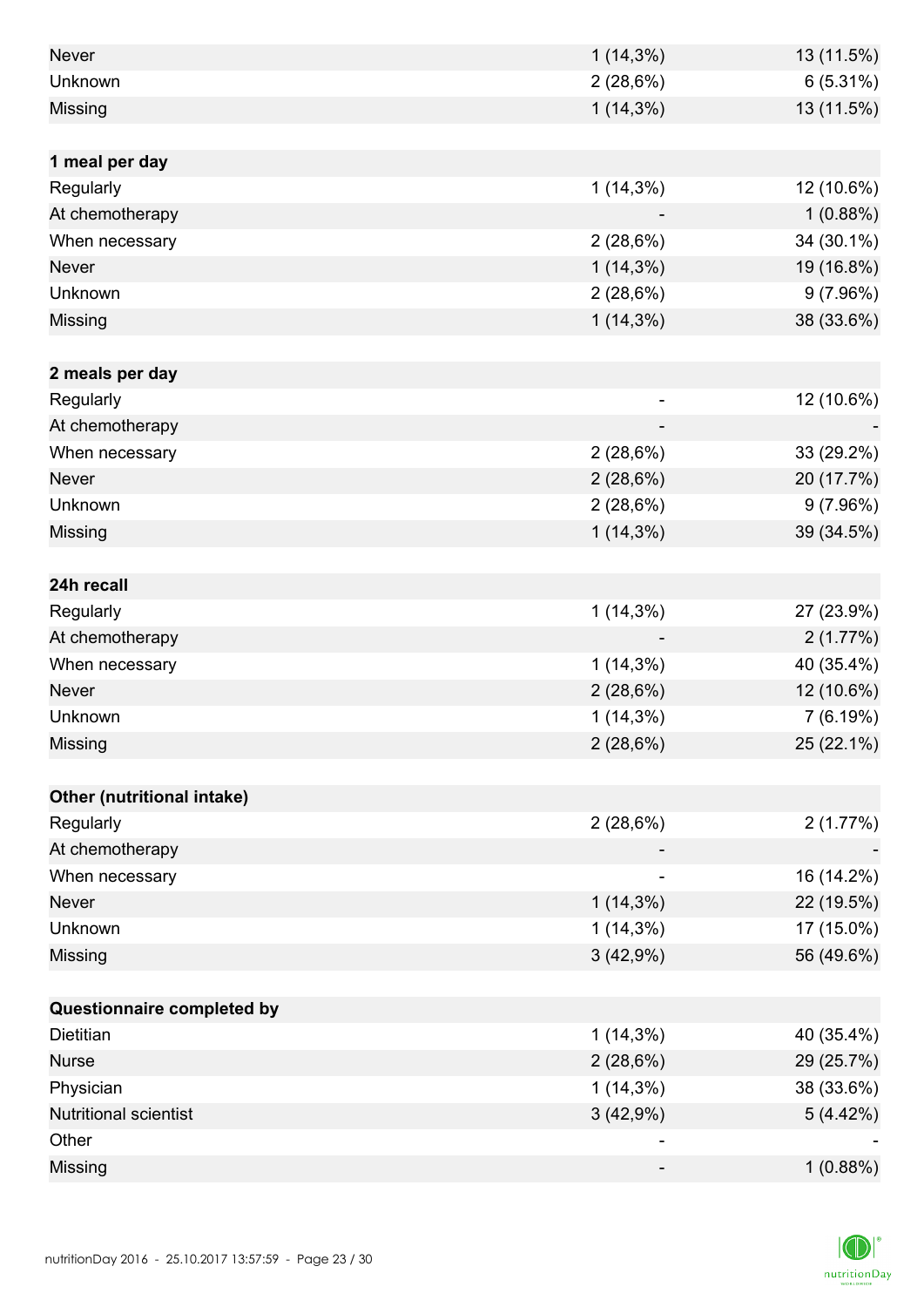|                                                      | <b>YOUR RESULTS</b>        | <b>REFERENCE RESULTS</b>   |
|------------------------------------------------------|----------------------------|----------------------------|
| Number of patients completing Sheet 2_onco:          | 131                        | 959                        |
|                                                      |                            |                            |
| Demographic data:                                    |                            |                            |
| Age (years)                                          | 70 [32-92]                 | 66 [18-96]                 |
| Female gender                                        | 54 (41,2%)                 | 378 (39.4%)                |
| Weight (kg)                                          | $78,7 \pm 18,8$            | $65.1 \pm 16.5$            |
| Height (cm)                                          | $171,1 \pm 10,1$           | $165.9 \pm 9.9$            |
| BMI (kg/m2)                                          | $26,8 \pm 5,7$             | $23.7 \pm 4.7$             |
| <b>Outpatient (o)/Ward (w)</b>                       |                            |                            |
| Outpatient(o)                                        |                            | 63 (6.57%)                 |
| Ward (w)                                             | 131 (100%)                 | 892 (93.0%)                |
| Missing                                              |                            | $4(0.42\%)$                |
|                                                      |                            |                            |
| <b>Goal of Therapy</b>                               |                            |                            |
| Curative                                             | 95 (72,5%)                 | 554 (57.8%)                |
| Palliative                                           | 35 (26,7%)                 | 343 (35.8%)                |
| Terminal                                             |                            | 37 (3.86%)                 |
| Missing                                              | 1(0,76%)                   | 25 (2.61%)                 |
| <b>Reason for admission</b>                          |                            |                            |
| Clinical diagnostics                                 | 6(4,58%)                   | 104 (10.8%)                |
| Therapy                                              | 52 (39,7%)                 | 469 (48.9%)                |
| Surgery related                                      | 57 (43,5%)                 | 200 (20.9%)                |
|                                                      |                            |                            |
| <b>Treatment complications</b><br>Poor health status | $8(6, 11\%)$<br>10 (7,63%) | 119 (12.4%)<br>118 (12.3%) |
|                                                      |                            |                            |
| Independent care difficult<br>Missing                |                            | 6(0.63%)                   |
|                                                      |                            |                            |
| <b>Present cancer diagnosis</b>                      |                            |                            |
| <b>Breast</b>                                        | 3(2,29%)                   | 51 (5.32%)                 |
| Colon, rectum                                        | 67 (51,1%)                 | 163 (17.0%)                |
| Prostate                                             | 2(1,53%)                   | 29 (3.02%)                 |
| Lung                                                 | 6(4,58%)                   | 75 (7.82%)                 |
| Skin                                                 |                            | $4(0.42\%)$                |
| Kidney/bladder                                       |                            | 30(3.13%)                  |
| Gastric/oesophageal                                  | 1(0,76%)                   | 144 (15.0%)                |
| Pancreas                                             | 2(1,53%)                   | 63 (6.57%)                 |
| Lymphoma                                             | 16 (12,2%)                 | 94 (9.80%)                 |
| Ears nose throat (ENT)                               | 9(6,87%)                   | 41 (4.28%)                 |
| Leukaemia                                            | 14 (10,7%)                 | 74 (7.72%)                 |
| Genital tract                                        | 6(4,58%)                   | 32 (3.34%)                 |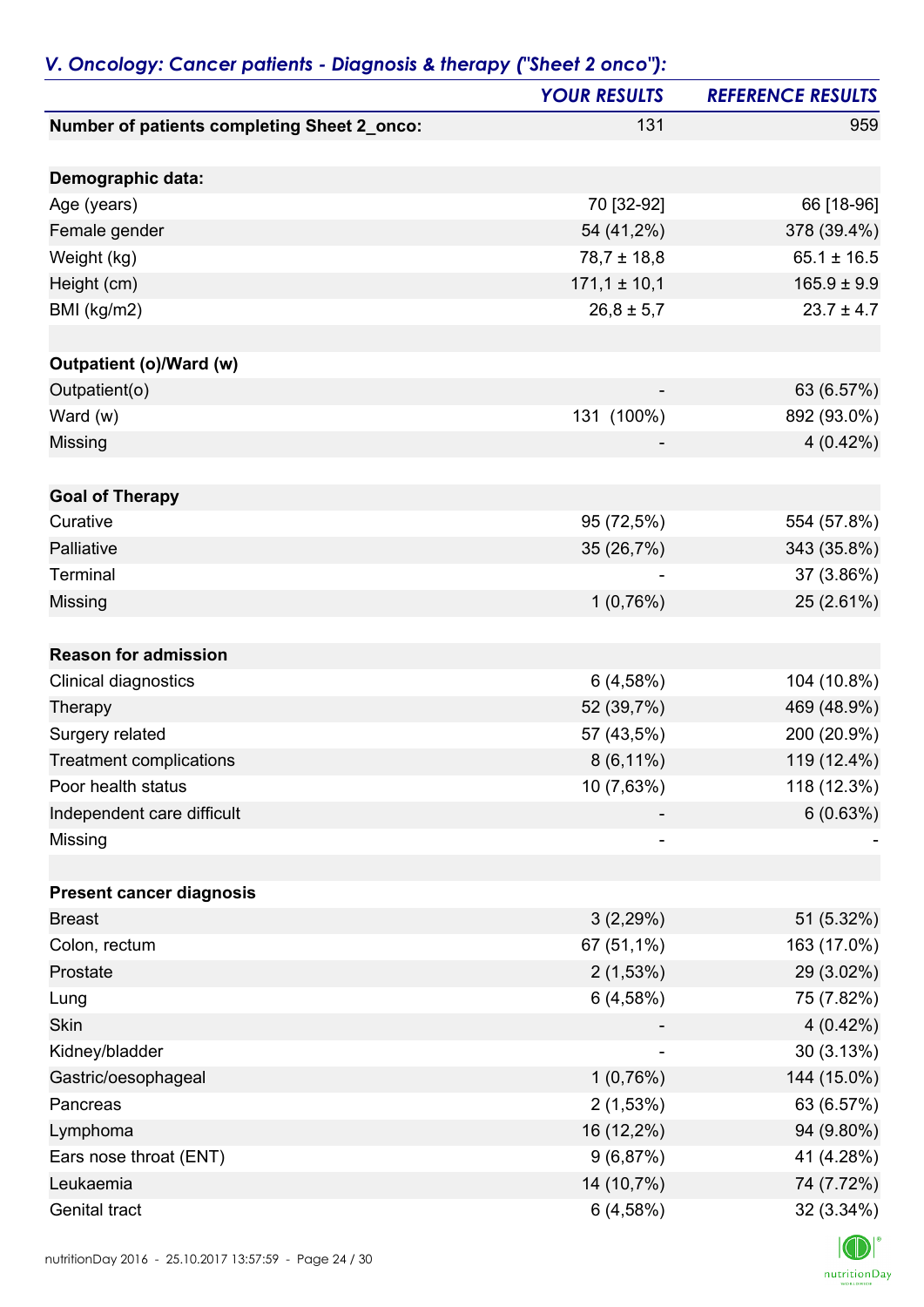| Liver                          | 1(0,76%)     | 103 (10.7%) |
|--------------------------------|--------------|-------------|
| Sarcoma                        | 1(0,76%)     | 8(0.83%)    |
| <b>Brain</b>                   | 1(0,76%)     | 11 (1.15%)  |
| Testicular                     |              |             |
| Other                          | 3(2,29%)     | 73 (7.61%)  |
| Missing                        |              | 11 (1.15%)  |
|                                |              |             |
| <b>Time since diagnosis</b>    |              |             |
| 0-2 months                     | 73 (55,7%)   | 344 (35.9%) |
| 3-5 months                     | 17 (13,0%)   | 159 (16.6%) |
| 6-12 months                    | 14 (10,7%)   | 152 (15.8%) |
| 1-2 years                      | 9(6,87%)     | 118 (12.3%) |
| 2-4 years                      | $8(6,11\%)$  | 77 (8.03%)  |
| > 4 years                      | 10 (7,63%)   | 87 (9.07%)  |
| Missing                        |              | 19 (1.98%)  |
|                                |              |             |
| <b>Cancer staging</b>          |              |             |
| 0=Carcinoma in situ            | 3(2,29%)     | 35 (3.65%)  |
| I=Localized                    | 9(6,87%)     | 202 (21.1%) |
| II=Early locally advanced      | 27 (20,6%)   | 159 (16.6%) |
| III=Late locally advanced      | 25 (19,1%)   | 168 (17.5%) |
| IV=Metastasised                | 41 (31,3%)   | 287 (29.9%) |
| Missing                        | 26 (19,8%)   | 108 (11.3%) |
|                                |              |             |
| Time since first therapy start |              |             |
| No therapy                     |              | 125 (13.0%) |
| Tumour staging/diagnosis       | 2(1,53%)     | 63 (6.57%)  |
| 0-2 months                     | 75 (57,3%)   | 267 (27.8%) |
| 3-5 months                     | 15 (11,5%)   | 128 (13.3%) |
| 6-12 months                    | 14 (10,7%)   | 135 (14.1%) |
| 1-2 years                      | $8(6, 11\%)$ | 90 (9.38%)  |
| 2-4 years                      | 6(4,58%)     | 59 (6.15%)  |
| > 4 years                      | 9(6,87%)     | 98 (10.2%)  |
| Missing                        | 2(1,53%)     | 16 (1.67%)  |
|                                |              |             |
| <b>Therapy situation</b>       |              |             |
| Diagnosis                      | 3(2,29%)     | 107 (11.2%) |
| Chemotherapy 1st line          | 45 (34,4%)   | 175 (18.2%) |
| Chemotherapy > 1st line        | 22 (16,8%)   | 142 (14.8%) |
| Radiotherapy                   | 42 (32,1%)   | 67 (6.99%)  |
| Target therapy                 | 2(1,53%)     | 30(3.13%)   |
| Hormone therapy                | 1(0,76%)     | 12 (1.25%)  |
| Palliative                     | 10 (7,63%)   | 108 (11.3%) |
| Surgery                        | 57 (43,5%)   | 322 (33.6%) |

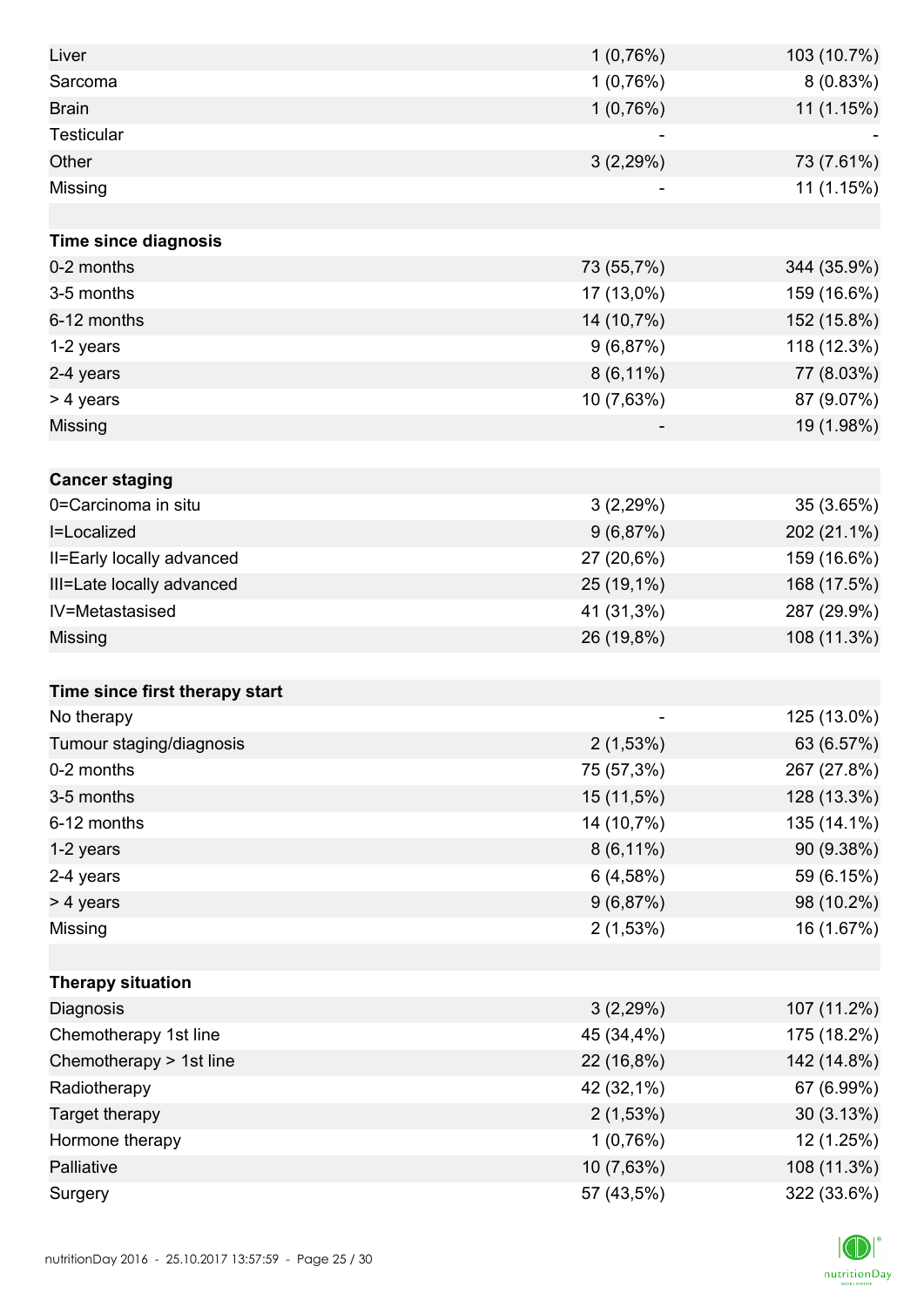| Cancer related complications                                                             | 4(3,05%)    | 57 (5.94%)  |
|------------------------------------------------------------------------------------------|-------------|-------------|
| Therapy related complications                                                            | 4(3,05%)    | 36 (3.75%)  |
| Missing                                                                                  | 1(0,76%)    | 13 (1.36%)  |
|                                                                                          |             |             |
| <b>Infections</b>                                                                        |             |             |
| None                                                                                     | 104 (79,4%) | 731 (76.2%) |
| Local                                                                                    | 16 (12,2%)  | 136 (14.2%) |
| General                                                                                  | $7(5,34\%)$ | 70 (7.30%)  |
| Missing                                                                                  | 4(3,05%)    | 22 (2.29%)  |
|                                                                                          |             |             |
| <b>Nutrition Treatment</b>                                                               |             |             |
| No special diet                                                                          | 32 (24,4%)  | 453 (47.2%) |
| Individualized diet plan                                                                 | 48 (36,6%)  | 228 (23.8%) |
| Energy rich/protein rich ONS                                                             | 45 (34,4%)  | 120 (12.5%) |
| Enteral nutrition (via NGT/PEG)                                                          | 4(3,05%)    | 52 (5.42%)  |
| <b>Parenteral nutrition</b>                                                              | 38 (29,0%)  | 128 (13.3%) |
| ONS enriched with special nutrients                                                      | 6(4,58%)    | 19 (1.98%)  |
| Special nutrients (EPA, branched chained amino<br>acids, glutamine, arginine, carnitine) |             | 7(0.73%)    |
| Personal preferences                                                                     | 20 (15,3%)  | 109 (11.4%) |
| Counselling                                                                              | 65 (49,6%)  | 54 (5.63%)  |
| Other                                                                                    | 5(3,82%)    | 27 (2.82%)  |
| Missing                                                                                  |             |             |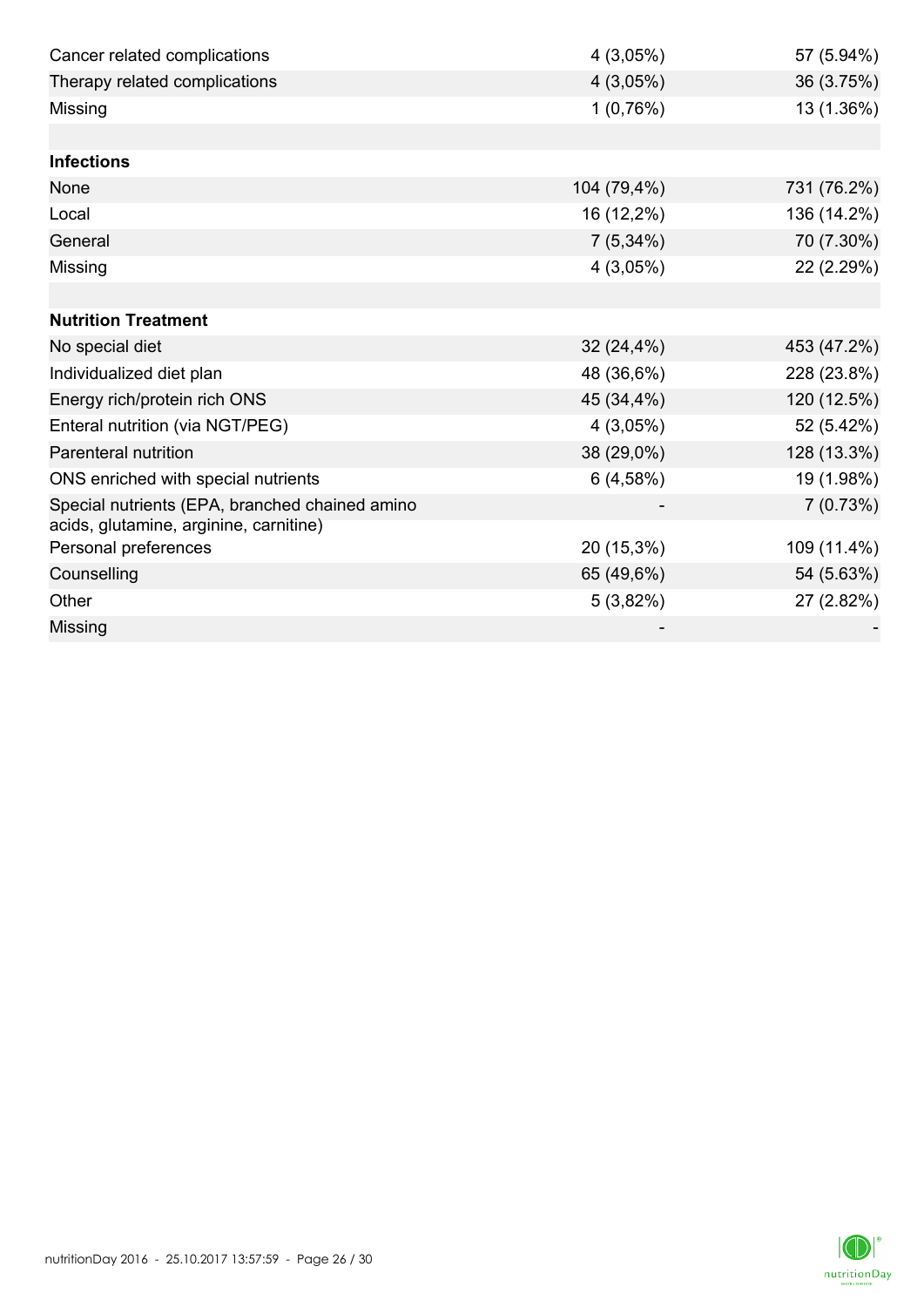| P                                           | <b>YOUR RESULTS</b> | <b>REFERENCE RESULTS</b> |
|---------------------------------------------|---------------------|--------------------------|
| Number of patients completing Sheet 3_onco: | 131                 | 951                      |
|                                             |                     |                          |
| Body weight prior to becoming ill           | 80 [45-180]         | 70 [22-180]              |
|                                             |                     |                          |
| <b>Actual body weight</b>                   | 77 [42-128]         | 63 [21-128]              |
|                                             |                     |                          |
| Change in weight was                        |                     |                          |
| Intentional                                 | 5(3,82%)            | 31 (3.23%)               |
| Unintentional                               | 96 (73,3%)          | 607 (63.3%)              |
| Weight is stable                            | 14 (10,7%)          | 154 (16.1%)              |
| <b>Missing</b>                              | 6(4,58%)            | 30 (3.13%)               |
|                                             |                     |                          |
| During the last week                        |                     |                          |
| Patients who have had pain:                 |                     |                          |
| Not at all                                  | 34 (26,0%)          | 329 (34.3%)              |
| A little                                    | 17 (13,0%)          | 263 (27.4%)              |
| Quite a bit                                 | 31 (23,7%)          | 161 (16.8%)              |
| Very much                                   | 28 (21,4%)          | 107 (11.2%)              |
| <b>Missing</b>                              | 15 (11,5%)          | 87 (9.07%)               |
|                                             |                     |                          |
| Patients who needed a rest:                 |                     |                          |
| Not at all                                  | 13 (9,92%)          | 230 (24.0%)              |
| A little                                    | 16 (12,2%)          | 279 (29.1%)              |
| Quite a bit                                 | 31 (23,7%)          | 212 (22.1%)              |
| Very much                                   | 47 (35,9%)          | 125 (13.0%)              |
| Missing                                     | 16 (12,2%)          | 95 (9.91%)               |
|                                             |                     |                          |
| Patients who felt weak:                     |                     |                          |
| Not at all                                  | 16 (12,2%)          | 228 (23.8%)              |
| A little                                    | 15 (11,5%)          | 266 (27.7%)              |
| Quite a bit                                 | 32(24,4%)           | 224 (23.4%)              |
| Very much                                   | 43 (32,8%)          | 135 (14.1%)              |
| Missing                                     | 17 (13,0%)          | 92 (9.59%)               |
|                                             |                     |                          |
| Patients who felt depressed:                |                     |                          |
| Not at all                                  | 28 (21,4%)          | 348 (36.3%)              |
| A little                                    | 31 (23,7%)          | 303 (31.6%)              |
| Quite a bit                                 | 24 (18,3%)          | 125 (13.0%)              |
| Very much                                   | 22 (16,8%)          | 72 (7.51%)               |
| Missing                                     | 16 (12,2%)          | 89 (9.28%)               |

### *V. Oncology: Cancer patients - Appetite, food intake & quality of life ("Sheet 3 onco"):*

#### **Patients who were tired:**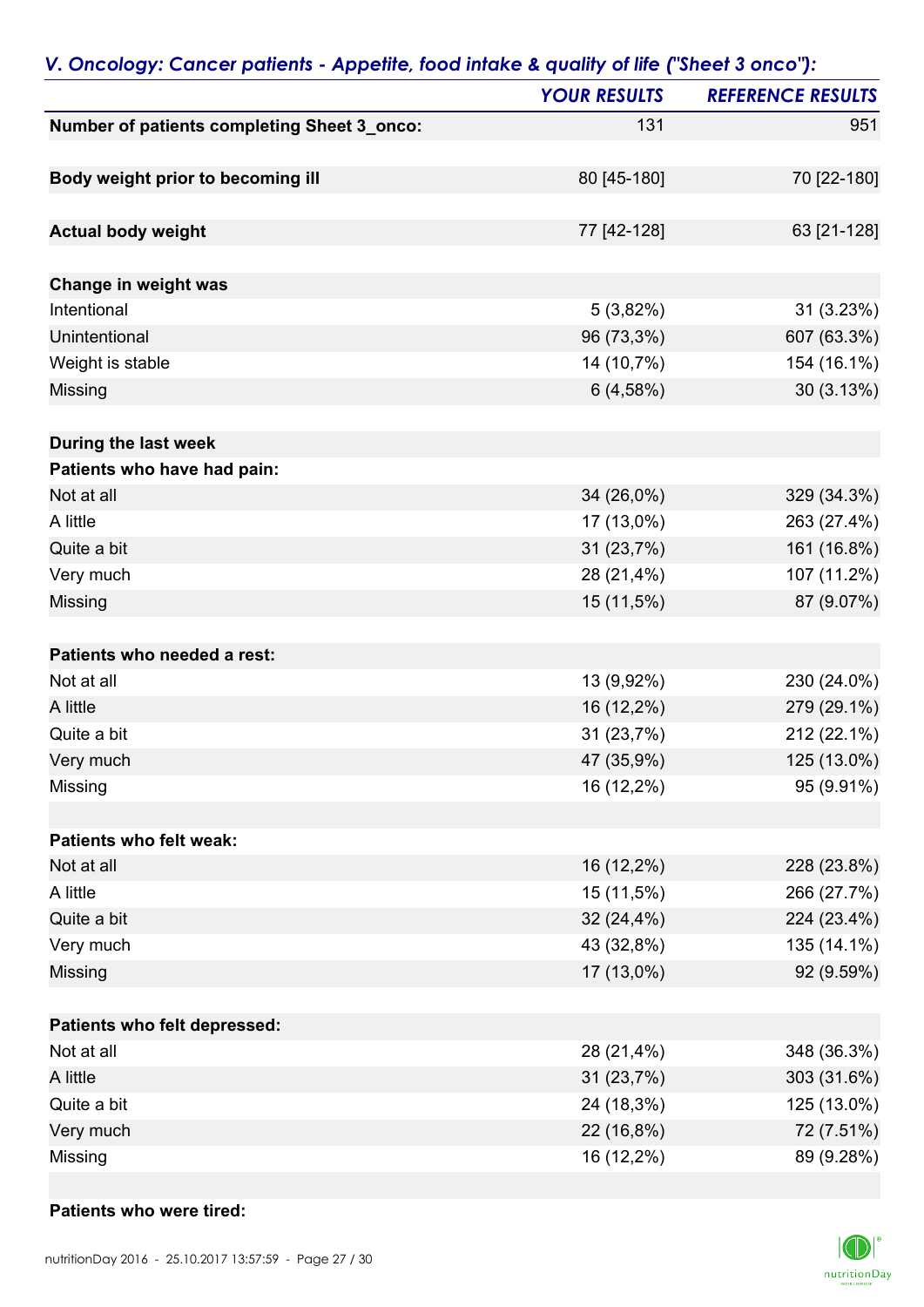| Not at all                                      | 14 (10,7%)  | 241 (25.1%) |
|-------------------------------------------------|-------------|-------------|
| A little                                        | 25 (19,1%)  | 283 (29.5%) |
| Quite a bit                                     | 41 (31,3%)  | 213 (22.2%) |
| Very much                                       | 27 (20,6%)  | 116 (12.1%) |
| Missing                                         | 16 (12,2%)  | 89 (9.28%)  |
|                                                 |             |             |
| Patients whose pain interfered with their daily |             |             |
| activities:                                     |             |             |
| Not at all                                      | 32 (24,4%)  | 373 (38.9%) |
| A little                                        | 18 (13,7%)  | 220 (22.9%) |
| Quite a bit                                     | 28 (21,4%)  | 142 (14.8%) |
| Very much                                       | 28 (21,4%)  | 110 (11.5%) |
| Missing                                         | 19 (14,5%)  | 94 (9.80%)  |
|                                                 |             |             |
| Patients who lacked appetite:                   |             |             |
| Not at all                                      | 39 (29,8%)  | 347 (36.2%) |
| A little                                        | 20 (15,3%)  | 238 (24.8%) |
| Quite a bit                                     | 26 (19,8%)  | 149 (15.5%) |
| Very much                                       | 21 (16,0%)  | 113 (11.8%) |
| Missing                                         | 19 (14,5%)  | 95 (9.91%)  |
|                                                 |             |             |
| <b>Just now</b>                                 |             |             |
| Patients who have pain:                         |             |             |
| Not at all                                      | 55 (42,0%)  | 375 (39.1%) |
| A little                                        | 33 (25,2%)  | 304 (31.7%) |
| Quite a bit                                     | 28 (21,4%)  | 122 (12.7%) |
| Very much                                       | 12 (9,16%)  | 45 (4.69%)  |
| Missing                                         | 3(2,29%)    | 98 (10.2%)  |
|                                                 |             |             |
| Patients who need a rest:                       |             |             |
| Not at all                                      | $7(5,34\%)$ | 192 (20.0%) |
| A little                                        | 24 (18,3%)  | 322 (33.6%) |
| Quite a bit                                     | 43 (32,8%)  | 230 (24.0%) |
| Very much                                       | 53 (40,5%)  | 98 (10.2%)  |
| Missing                                         | $4(3,05\%)$ | 96 (10.0%)  |
|                                                 |             |             |
| <b>Patients who feel weak:</b>                  |             |             |
| Not at all                                      | 11 (8,40%)  | 209 (21.8%) |
| A little                                        | 23 (17,6%)  | 313 (32.6%) |
| Quite a bit                                     | 51 (38,9%)  | 219 (22.8%) |
| Very much                                       | 42 (32,1%)  | 99 (10.3%)  |
| Missing                                         | 3(2,29%)    | 98 (10.2%)  |
|                                                 |             |             |
| Patients who are depressed:                     |             |             |
| Not at all                                      | 37 (28,2%)  | 375 (39.1%) |
|                                                 |             |             |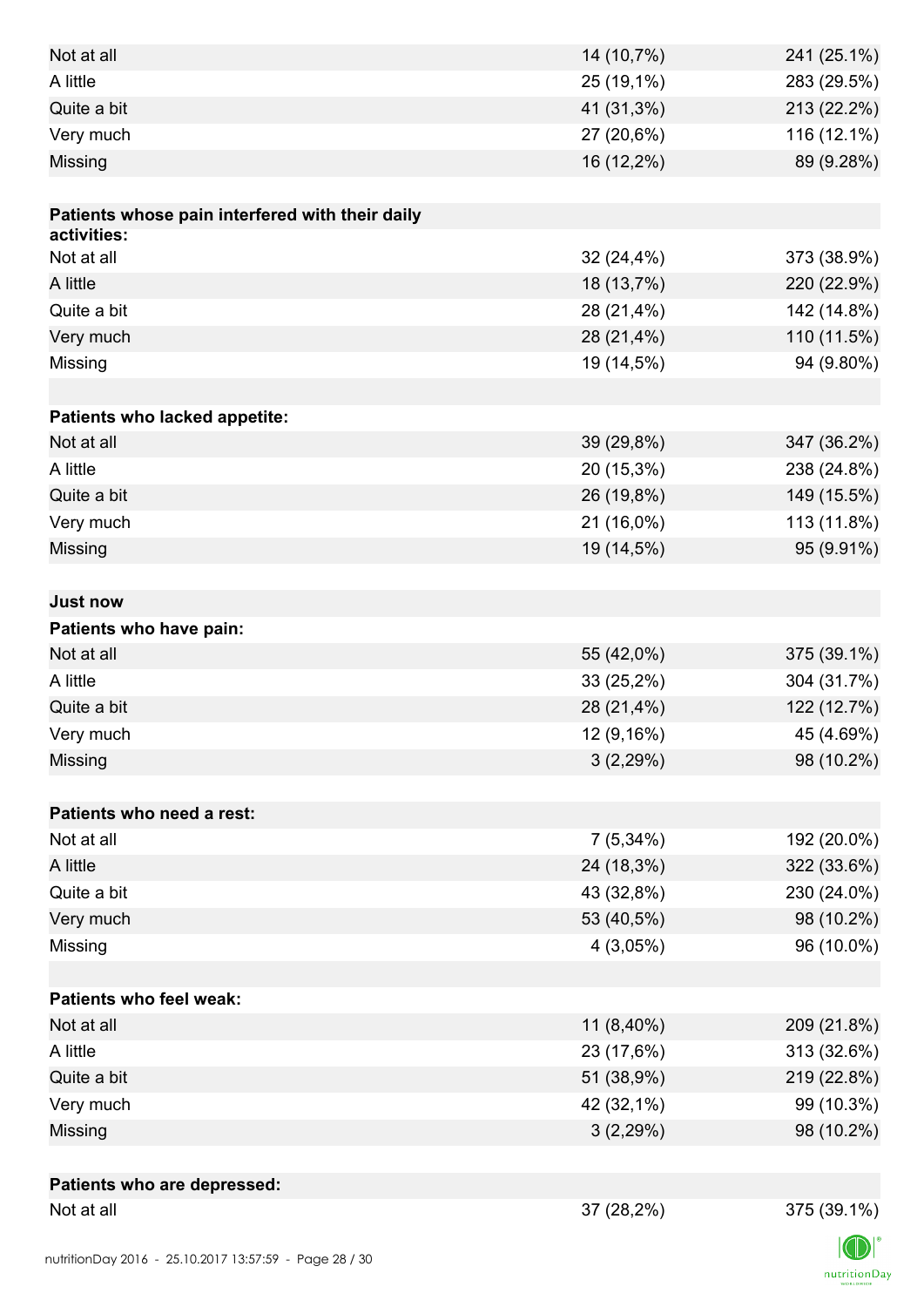| A little                                        | 39 (29,8%)  | 314 (32.7%) |
|-------------------------------------------------|-------------|-------------|
| Quite a bit                                     | 32 (24,4%)  | 116 (12.1%) |
| Very much                                       | 17 (13,0%)  | 39 (4.07%)  |
| Missing                                         | $5(3,82\%)$ | 96 (10.0%)  |
|                                                 |             |             |
| <b>Patients who are tired:</b>                  |             |             |
| Not at all                                      | 21 (16,0%)  | 222 (23.1%) |
| A little                                        | 27 (20,6%)  | 343 (35.8%) |
| Quite a bit                                     | 35 (26,7%)  | 197 (20.5%) |
| Very much                                       | 45 (34,4%)  | 82 (8.55%)  |
| Missing                                         | 3(2,29%)    | 94 (9.80%)  |
|                                                 |             |             |
| Patients whose pain interferes with their daily |             |             |
| activities:                                     |             |             |
| Not at all                                      | 41 (31,3%)  | 339 (35.3%) |
| A little                                        | 38 (29,0%)  | 259 (27.0%) |
| Quite a bit                                     | 25 (19,1%)  | 154 (16.1%) |
| Very much                                       | 22 (16,8%)  | 80 (8.34%)  |
| Missing                                         | 5(3,82%)    | 100 (10.4%) |
|                                                 |             |             |
| Patients who lack appetite:                     |             |             |
| Not at all                                      | 40 (30,5%)  | 327 (34.1%) |
| A little                                        | 19 (14,5%)  | 264 (27.5%) |
| Quite a bit                                     | 35 (26,7%)  | 157 (16.4%) |
| Very much                                       | 33 (25,2%)  | 92 (9.59%)  |
| Missing                                         | 3(2,29%)    | 99 (10.3%)  |
|                                                 |             |             |
| Reasons for change in appetite/food intake      |             |             |
| Nausea/Vomiting                                 | 23 (17,6%)  | 154 (16.1%) |
| Inflammation in mouth                           | 11 (8,40%)  | 55 (5.74%)  |
| Pain                                            | 11 (8,40%)  | 116 (12.1%) |
| Constipation                                    | 6(4,58%)    | 64 (6.67%)  |
| Diarrhea                                        | 12 (9,16%)  | 42 (4.38%)  |
| Change in taste/smell                           | 16 (12,2%)  | 104 (10.8%) |
| Early satiation/Loss of appetite                | 46 (35,1%)  | 217 (22.6%) |
| Other                                           | 33 (25,2%)  | 165 (17.2%) |
| Missing                                         | $7(5,34\%)$ | 45 (4.69%)  |
|                                                 |             |             |
| Maximum activity performed by patients          |             |             |
| Able to do sports                               | $5(3,82\%)$ | 38 (3.96%)  |
| Fully active                                    | 9(6,87%)    | 125 (13.0%) |
| Able to carry out light activities              | 29 (22,1%)  | 184 (19.2%) |
| Able to carry out self care                     | 40 (30,5%)  | 215 (22.4%) |
| Able to carry out limited self care             | 30 (22,9%)  | 146 (15.2%) |
| Confined to bed or chair                        | 16 (12,2%)  | 142 (14.8%) |